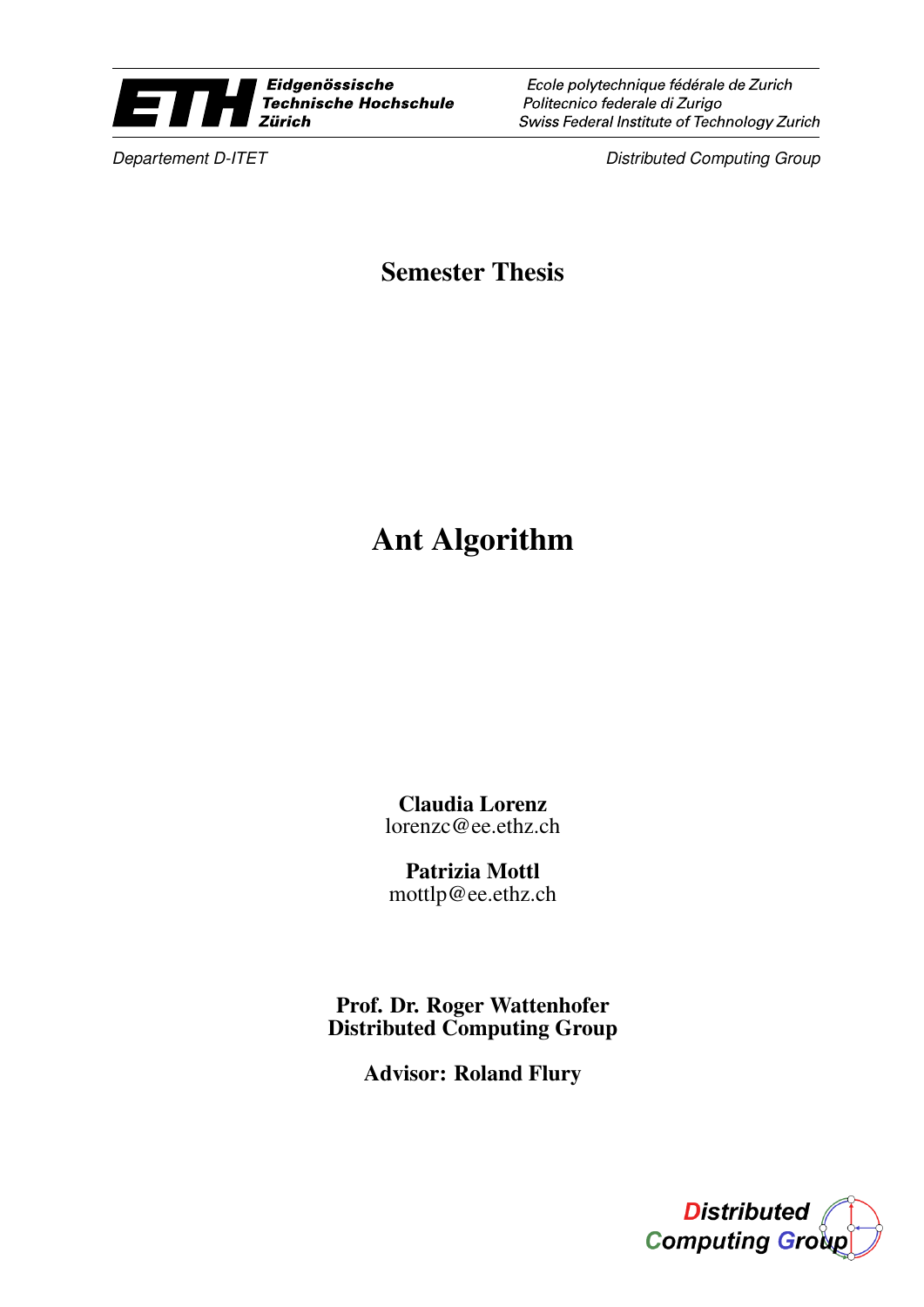# **Contents**

| $\mathbf{1}$   | <b>Abstract</b> |                     |                                                                                         | $\mathbf{1}$   |
|----------------|-----------------|---------------------|-----------------------------------------------------------------------------------------|----------------|
| $\overline{2}$ |                 | <b>Introduction</b> |                                                                                         | $\overline{2}$ |
|                | 2.1             |                     |                                                                                         | 3              |
|                | 2.2             |                     |                                                                                         | 3              |
|                |                 | 2.2.1               |                                                                                         | $\overline{4}$ |
|                |                 | 2.2.2               | The Ant-Colony-Based Routing Algorithm for MANETs (ARA)                                 | 5              |
| 3              |                 | <b>Algorithm</b>    |                                                                                         | 6              |
|                | 3.1             |                     |                                                                                         | 6              |
|                |                 | 3.1.1               |                                                                                         | 6              |
|                |                 | 3.1.2               |                                                                                         | 8              |
|                |                 | 3.1.3               |                                                                                         | 9              |
|                |                 | 3.1.4               |                                                                                         | 11             |
|                |                 | 3.1.5               |                                                                                         | 12             |
|                | 3.2             |                     |                                                                                         | 13             |
|                |                 | 3.2.1               | Improving the route $\dots \dots \dots \dots \dots \dots \dots \dots \dots \dots \dots$ | 13             |
|                |                 | 3.2.2               | Dealing with mobility $\ldots \ldots \ldots \ldots \ldots \ldots \ldots \ldots$         | 14             |
|                |                 | 3.2.3               |                                                                                         | 21             |
| 4              |                 | <b>Discussion</b>   |                                                                                         | 22             |
|                | 4.1             |                     |                                                                                         | 23             |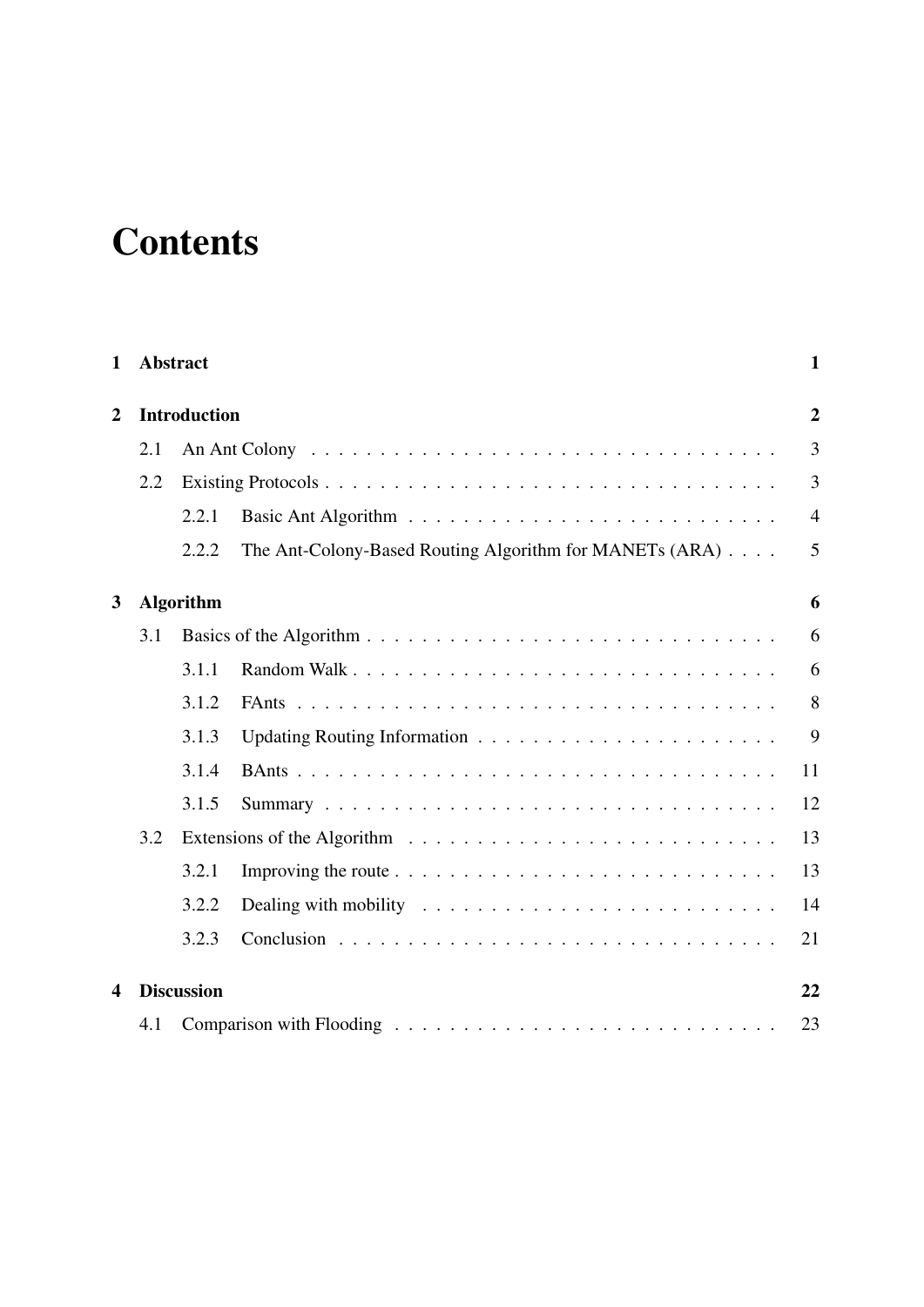|   |     | 4.1.1               | The Flooding Algorithm $\ldots \ldots \ldots \ldots \ldots \ldots \ldots \ldots$       | 23 |
|---|-----|---------------------|----------------------------------------------------------------------------------------|----|
|   |     | 4.1.2               | The Ant Algorithm $\ldots \ldots \ldots \ldots \ldots \ldots \ldots \ldots \ldots$     | 24 |
|   |     | 4.1.3               | Finding the Target $\dots \dots \dots \dots \dots \dots \dots \dots \dots \dots \dots$ | 25 |
|   |     | 4.1.4               | Quality of the found route $\dots \dots \dots \dots \dots \dots \dots \dots \dots$     | 28 |
|   | 4.2 |                     |                                                                                        | 28 |
|   |     | 4.2.1               |                                                                                        | 29 |
|   |     |                     |                                                                                        |    |
|   |     |                     |                                                                                        |    |
| 5 |     |                     | <b>Summary and Conclusions</b>                                                         | 34 |
|   | 5.1 |                     |                                                                                        | 34 |
|   | 5.2 |                     |                                                                                        | 35 |
|   |     |                     |                                                                                        |    |
| 6 |     | <b>Future Works</b> |                                                                                        | 36 |
|   | 6.1 |                     |                                                                                        | 36 |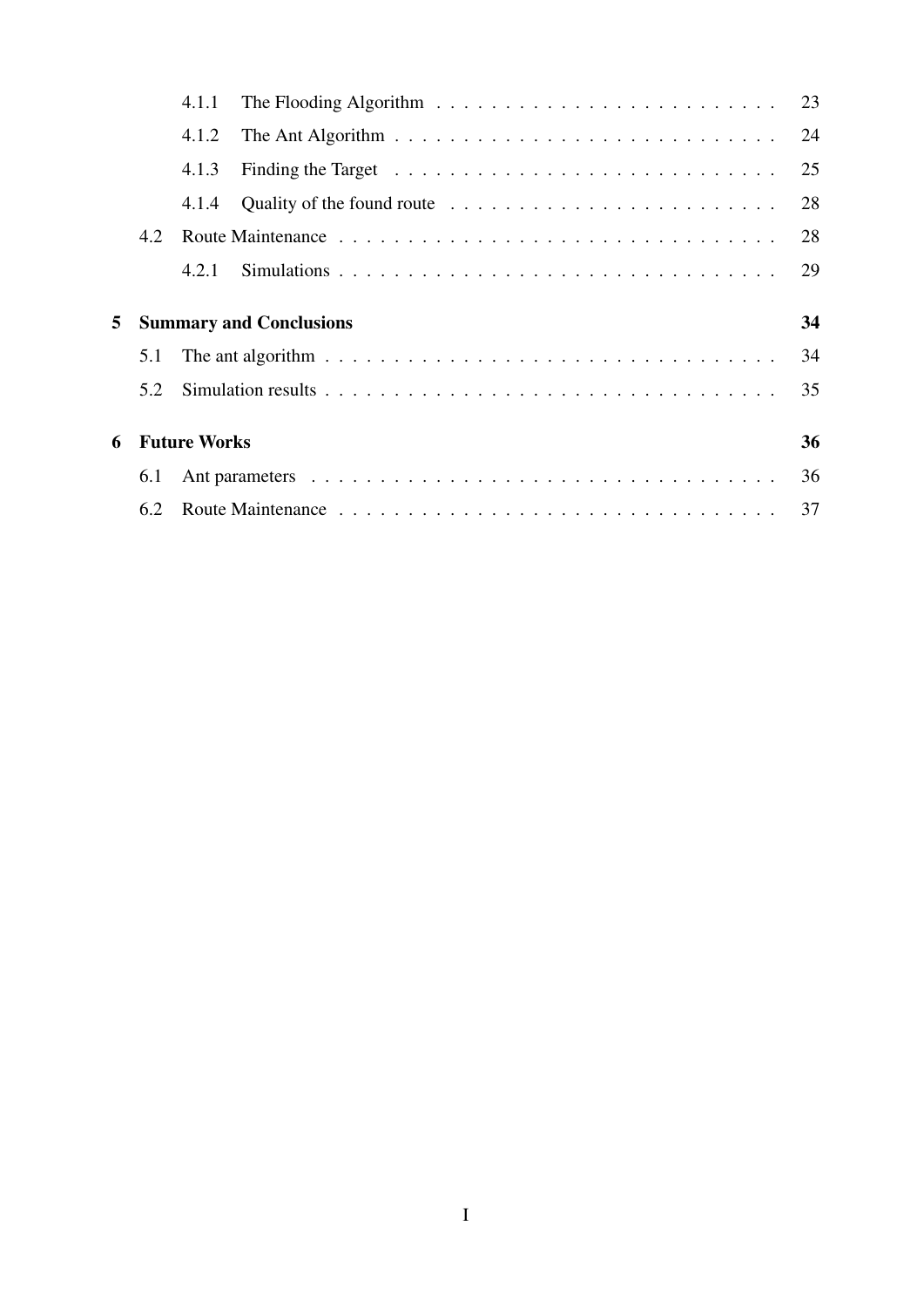# Chapter 1

## Abstract

In this report we present a routing algorithm for mobile ad hoc networks (MANETs). The algorithm uses techniques of route discovery that was observed by ants. FAnts walk randomly around the network to find the target. These FAnts leave their track in writing routing table entries in each node they pass. If the target is found, another ant (BAnt) can walk back along this route and also writes the routing table entries. When the BAnts reaches the source the routing table of all nodes between the source and the destination carry the necessary routing information and data packets can be sent.

The routing algorithm based on ants was developed by G. Di Carlo and M. Dorigo [3] and M. Günes, U. Sorges and I. Bouazizi in [7] and further discussed in [6]. However, none of these works investigated the problem of mobile networks, where nodes change their position over time. In such a mobile network, some nodes may be connected during route discovery, but are disconnected when the data should be transferred. If this happen a mechanism called Route Maintenance will start to find the node the messages should be sent to. That is how we guaranteed that the route is stable and doesn't break down.

Simulation results show that the total number of messages to find the target can be reduced compared to a basic flooding algorithm.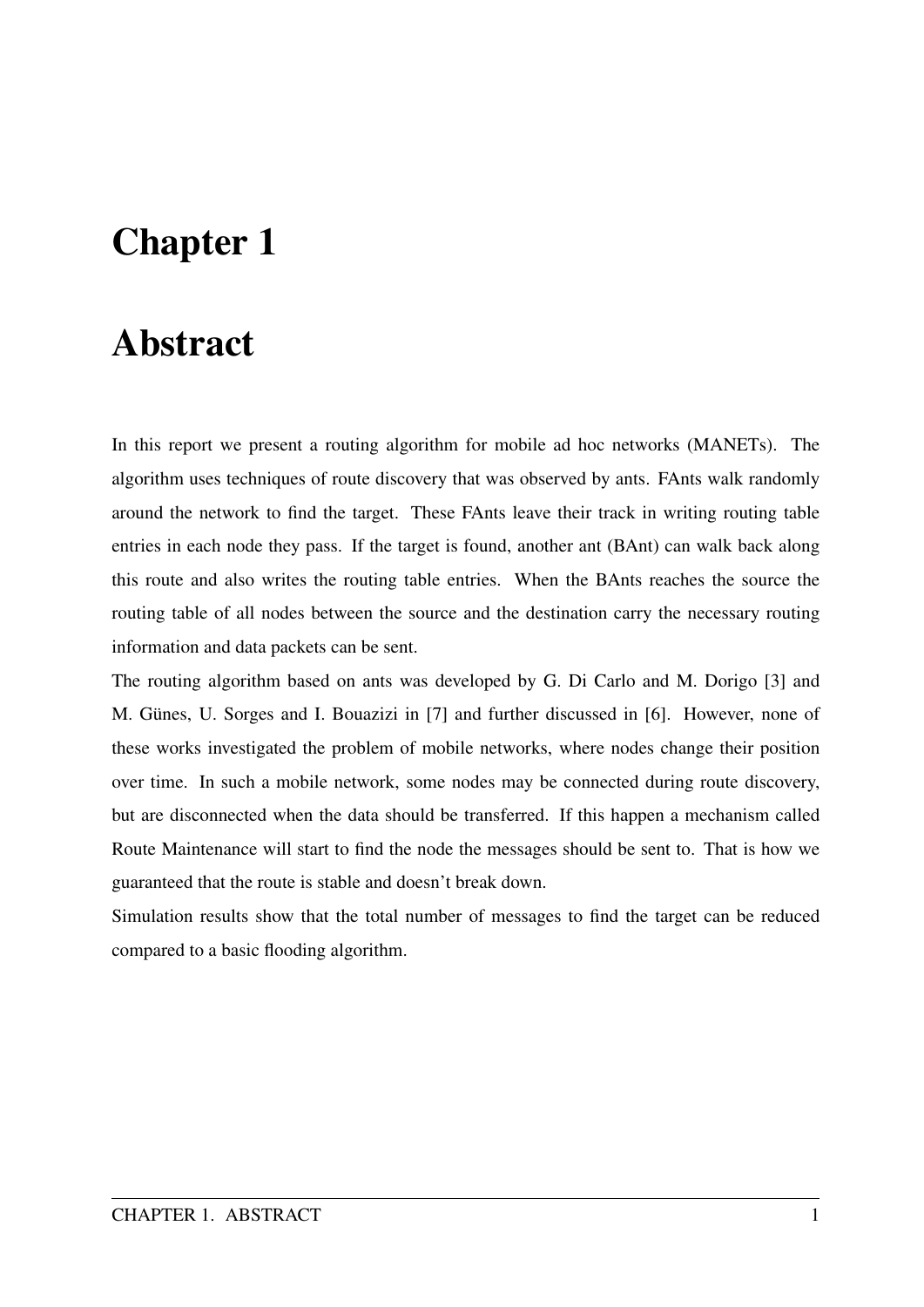# Chapter 2

# Introduction

In this report we introduce a routing protocol we developed. It is based on ideas of different ant algorithms. In particular, we consider mobile ad hoc networks (MANETs), where the network nodes are able to change their position and the communication between the network nodes is established over a wireless medium. Also, we consider homogenous networks with no additional infrastructure. There is no difference between the nodes. This has among other things the following consequences:

- Nodes can leave and join the network at any time
- There is no centralized control or overview
- Packets have to be forwarded form node to node

Routing in MANETs is a challenge due to the fact that a good path can suddenly become an inefficent or even an infeasible one. To succeed, a routing algorithm for such an environment needs to be adaptive and to be able to deal with sudden changes in the topology of the network. These properties can also be found in nature. Insect populations show us a robust and efficient way to adapt to the changing environment. This fact inspired us to design a routing algorithm based on simple biological agents, in our case ants.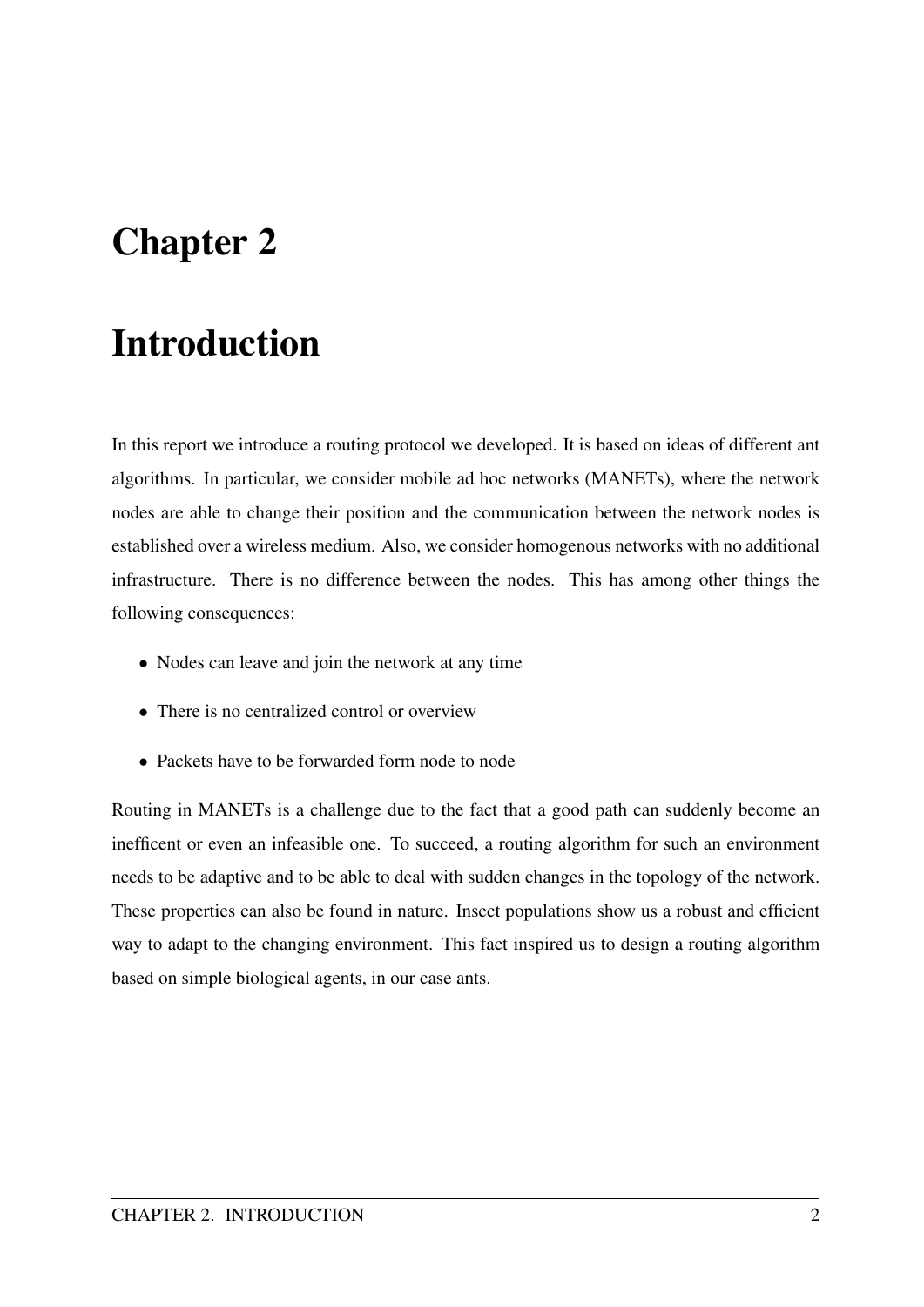## 2.1 An Ant Colony

It was observed that in a colony of ants the individuals are able to move over a shortest among different path, which connect their nest with a source of food.

The trick is the use of a volatile chemical substance called pheromone: while moving between the nest and a source of food they deposit pheromone. The ants choose their path in the direction of higher pheromone intensity. Shorter paths can be completed quicker and more frequently by the ants and therefore the intensity is higher for such routes and more ants are going to take this connection between the nest and the source of food.

First bio inspired routing protocols were designed for wired networks as for example AntNet for packet switching network [3]. In this protocol a node sends periodically an agent ("forward ant") to a randomly chosen target node. On its way the ant saves the IDs of the visited on his stack. At the target node an other agent ("backward ant") is routed back to the source node over the same way the forward ant took. On their way both agents update the routing table informations in the nodes. In the next section we have a look at two other protocols. In contrary to AntNet these two protocols are designed for mobile networks.

## 2.2 Existing Protocols

Quite a large number of routing algorithm for MANETs have been proposed. There exist several ways of dealing with the mobility of a network. The problem with mobility is that a found route is not valid forever, because the nodes move around and after some time two nodes may not be any more in the connection radius of each other.

In general three categories can be made up:

- reactive protocols: Information is only gathered in response to an event. Such a protocols tries to find a route form a source to a destination on-demand. The main advantage of reactive protocols is ceratinly the low overhead of control message. The main disadvantage is, that the route discovery has to deal with higher latency.
- proactive protocols: In a proactive protocol extensive routing tables are maintained for the entire network. As an advantage a route is found as soon it is requested and a low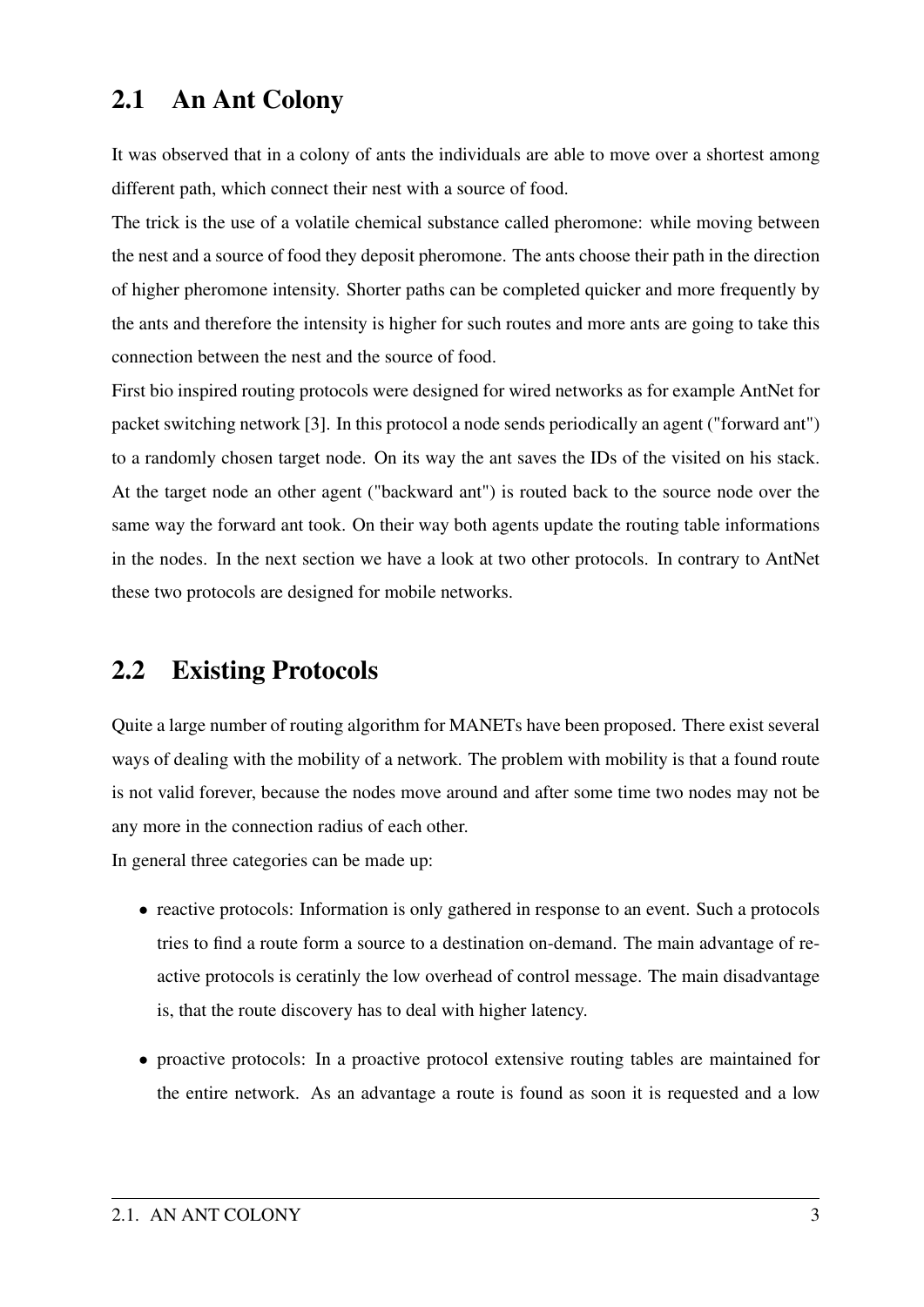latency is the case. Clearly such a protocol need quite a high volume of control messages especially when the topology changes over time.

• hybrid protocols: A protocol having reactive and proactive components is named hybrid.

A list of a few different routing can be found for example in the following wiki [4].

## 2.2.1 Basic Ant Algorithm

We figured out that one basis almost all ant based algorithms have can be found in [6]. However, the authors use a more restrictive definition of mobile network: They only consider temporal changes due to link failure and congestion, but not the physical relocation of network nodes. Nevertheless the basic ideas can be refound in different papers.

Subramanian, Druschel and Chen introduce two different algorithms: the regular ant algorithm and the uniform ant algorithm. There are three different key ideas underlying the two algorithms:

- ants that explore the network: Periodically, each host generates an agent (ant) to another randomly chosen host. On its way, the ant updates a cost variable according to the cost C the taken route has and writes routing table entries in each node it visits. It will become clear in the third point that this costs are needed to update the routing tables.
- probabilistic routing tables: The forwarding tables are probabilistic. We have a look at a routing table entry for a certain target (T) each neighbor node is listed and rated with a probability. When a message arrives in this node for target T it is forwarded to a neighbor with this listed probability. How this probability is updated is showed in the next point.
- probabilistic updates of routing tables by ants: If a forwarding node (A) receives an ant from node B with source S, target T and cost C (the costs the ant had until it reached A), it updates the costs C by adding the ants cost to go from B to A and then updates the routing table entry for the source S. At last the probabilities are a function of the number of ants arrived over a link from a specific node: In our case after the ant arrived the probability to take the edge from A to B when S is the target is increased while the probability for the other is decreased.

The only difference between the uniform and the regular ant algorithm is in the behavior of the ants that explore the network. The uniform ants choose the next hop uniformly over the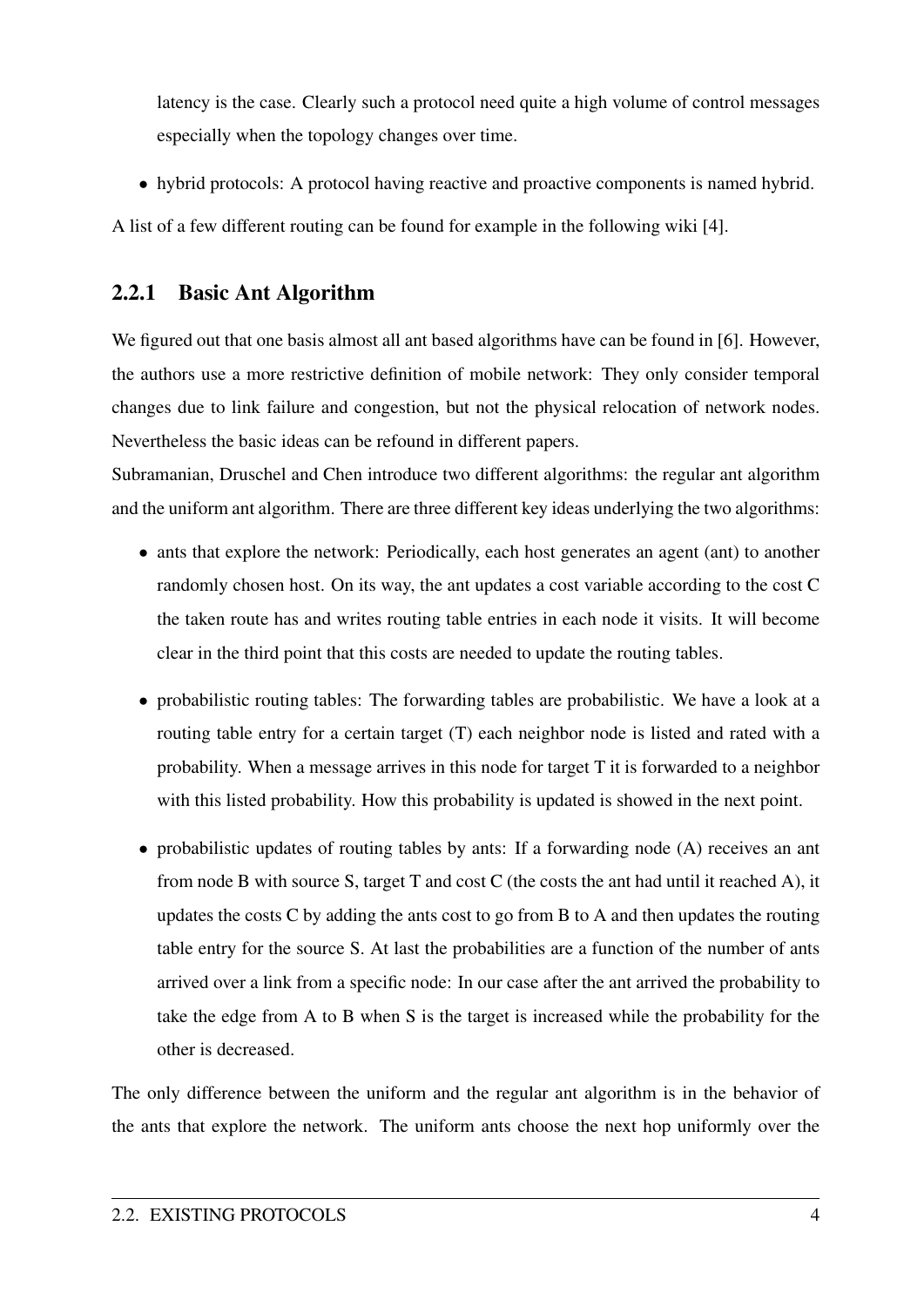connected neighbors of the node it is in, while the regular ant algorithm chooses the next hop according to the probability entries in the routing table.

## 2.2.2 The Ant-Colony-Based Routing Algorithm for MANETs (ARA)

Another algorithm is the Ant-Colony-Based Routing Algorithm for MANETs [7]. This algorithm is built up in three phases:

- Route Discovery Phase: Forward Ants (FANTs) are flooded over the network. The routing table entry is based on the concept of a pheromone track. An entry for a certain node A contains all neighbors with a certain pheromone value, which is increased, if a FANT arrives from the specific neighbor and is decreased over time. Once a FANT reaches its target T backward ants (BANTs) are sent out. They are sent back over all edges with a pheromone value  $> 0$ . At the same time they make entries in the nodes for the target  $T$  of the communication.
- Route Maintenance: Once the FANTs and BANTs have established the pheromone tracks for the source and the destination node, subsequent data packets also increase the pheromone value.
- Route Failure Handling: ARA recongizes a route failure through a missing acknowledgement. In our eyes this is a quite a bad way of dealing with route failures. If a message has to take a long path towards a target it lasts long until the sender is able to realize that the packet was lost. With such an approach it is nearly impossible to route in dynamic networks.

After this short overview of the protocols that inspired us we now start with the description of our algorithm.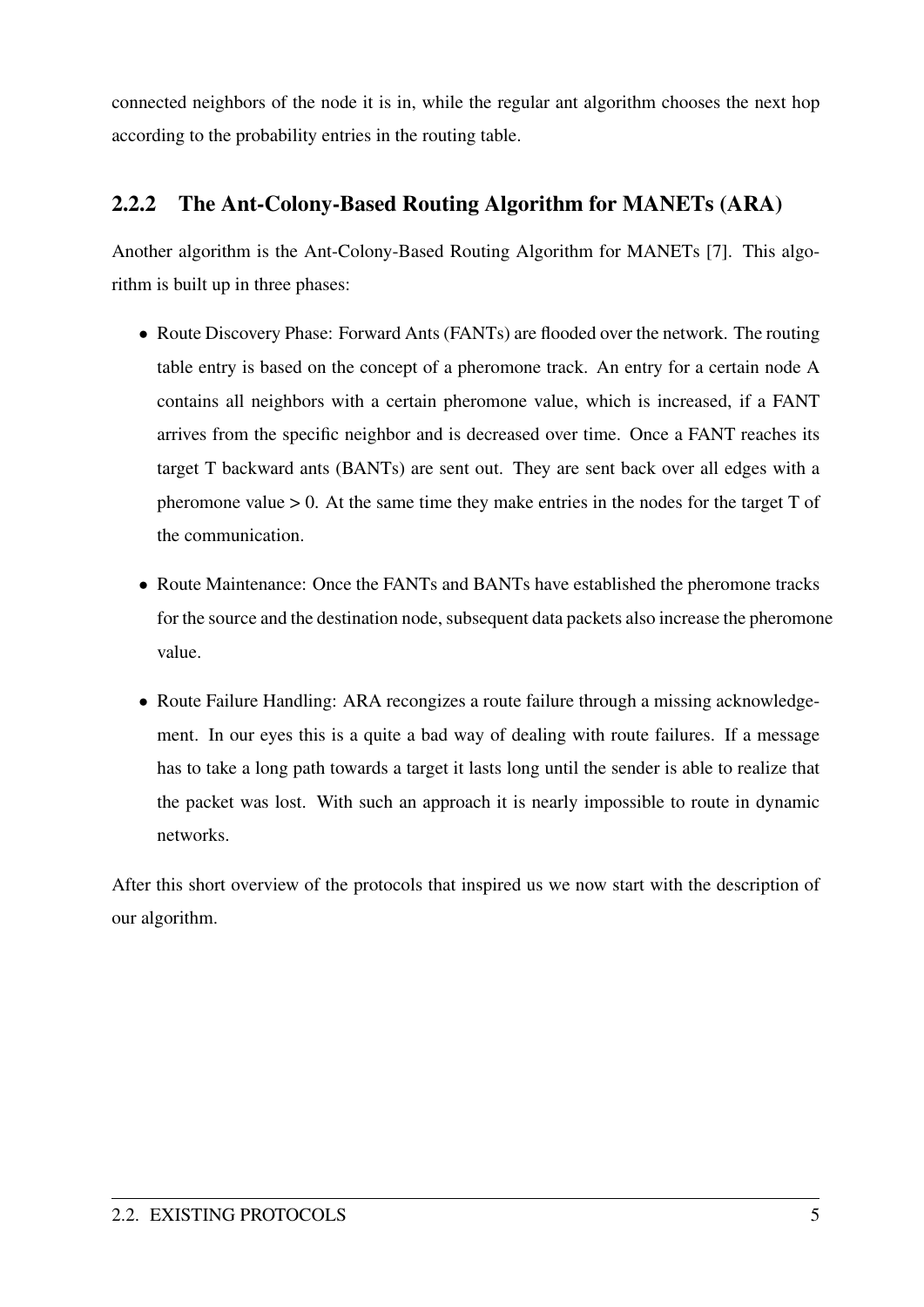## Chapter 3

# Algorithm

## 3.1 Basics of the Algorithm

In this section we present the basic concepts of our algorithm. We started with the following reactive approach. If a node wants to establish a connection to another node, it sends out a forward ant (FAnt), that walks randomly in the network. What do we mean with "randomly"? In our algorithm randomly means that on each node the FAnt choses one of its neighbors with equal probability. While hopping from one node to the next the FAnt leaves a track by putting routing table entries in the nodes which point towards the source. It walks around randomly in the network, until it reaches the target it was sent out for. Once it reaches the target, a backward ant (BAnt) is generated, which follows the routing table entries back to the source. On its way the BAnt itself leaves entries in the routing table again for its source (the target of the connection).

### 3.1.1 Random Walk

Before elaborating the algorithm in detail we focussed on what it actually means to walk randomly in a network. The first and most important thing is certainly that the random walk on networks can be modeled as a Markov chain. This chain is ergodic and has a steady state. In [2] the authors show a way to compute the expected number of steps before absorption (hitting time). If one builds up the transition matrix in the following way:

$$
P_{ij} = \begin{cases} 0 & \text{no connection between node i and j} \\ \frac{1}{deg(i)} & \text{if i and j are neighbours} \end{cases}
$$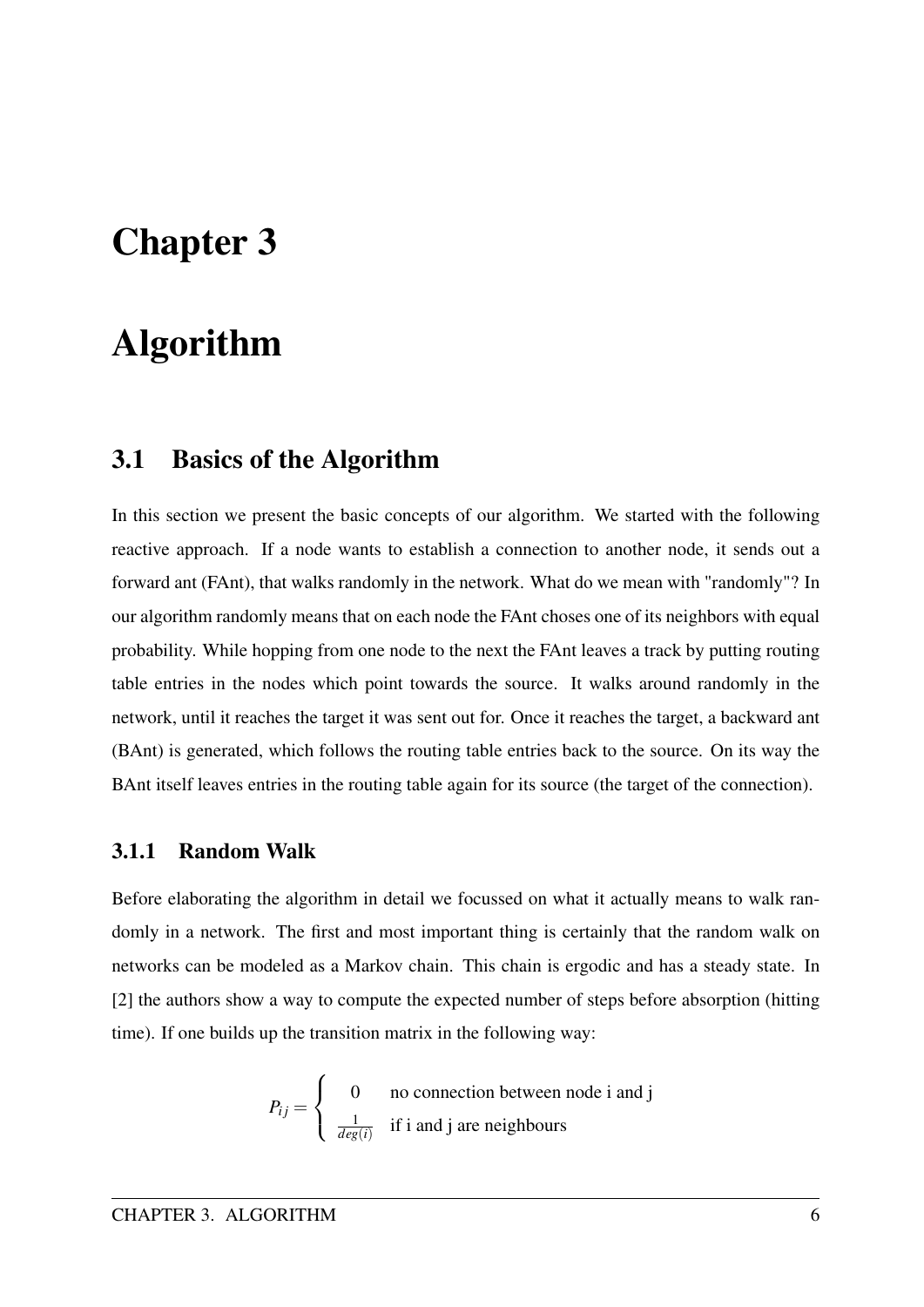where deg(i) is the number of adjacent edges.

For the absorbing state (the target of the connection) the rule is different:

$$
P_{ij} = \begin{cases} 1 & i = j \\ 0 & else \end{cases}
$$

When indexing the nodes such that the target node gets index 0, we get a transistion matrix of the following type. Note that the vector r and the matrix Q are determined by the network according to the first rule for the transition matrix.

$$
P = \begin{pmatrix} 1 & 0 \\ r & Q \end{pmatrix}
$$

Then one can determine the hitting time for each starting state by

$$
t = (I-Q)^{-1} \cdot \begin{pmatrix} 1 \\ 1 \\ \cdot \\ \cdot \\ \cdot \\ 1 \end{pmatrix}
$$

Another approach, which is explained also in [2] and in [1], is that a random walk on a network can be modelled by into an electrical network. The theory to understand that approach is quite broad and we think, that it is not relevant to know the theory exactly to understand the behavior of our algorithm.

Therefore, we only provide a few comments. As the algoritm relies on the number of edges respectively the connectivity of the network it is clear that bad cases with long hitting time can be generated. Such a case would be, if there is a certain edge, which has to be taken. For example: The source node lies in one section of the network and the target node in an other one. The only connection between this two section is one edge. If the FAnt has to reach the target it has to take this edge. This is a quite unfavorable situation for the FAnt. After this short discussion about hitting times we like to have a closer look at the behavior of the FAnts and BAnts and to elaborate the whole algorithm. Let us start with the FAnts.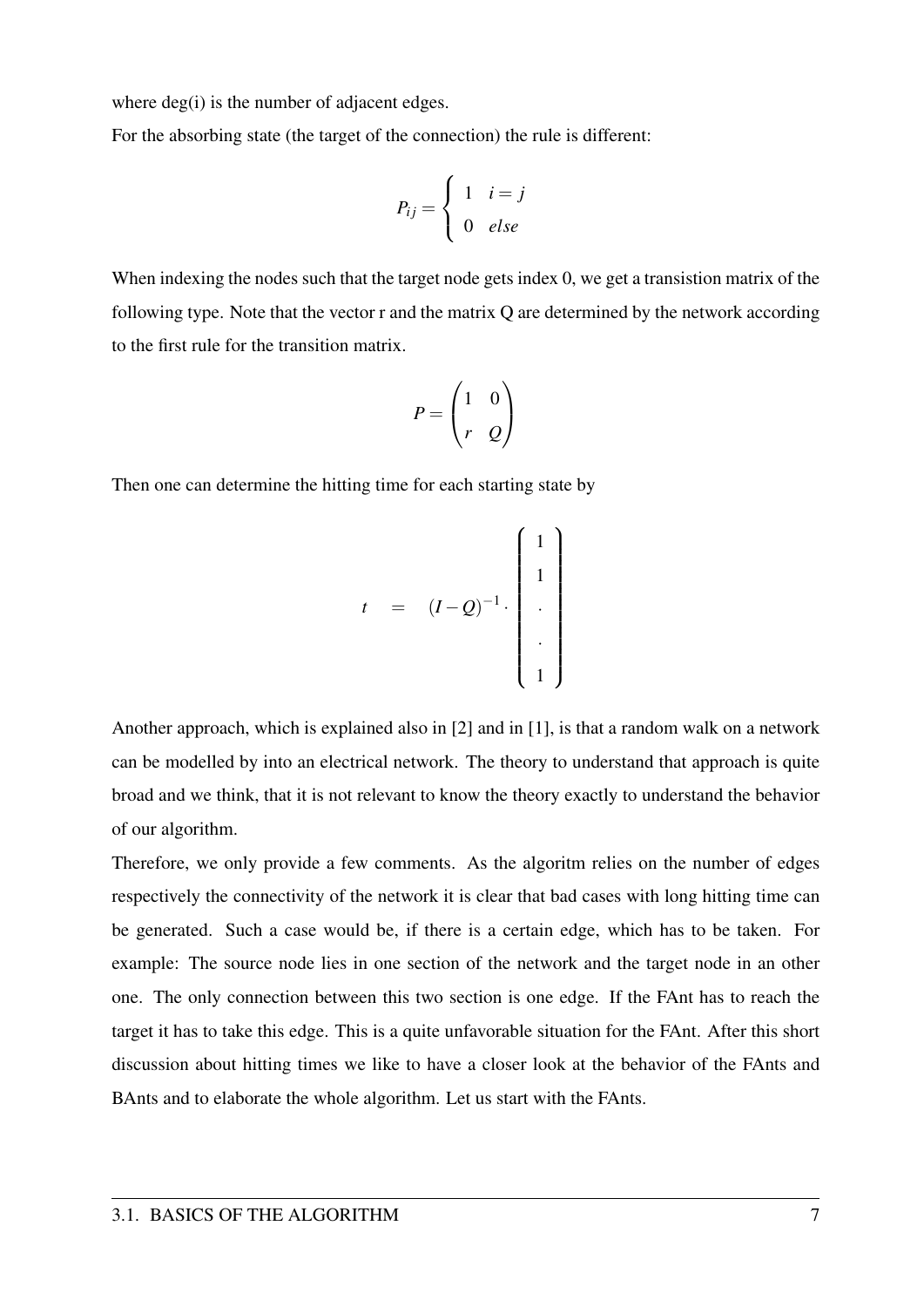### 3.1.2 FAnts

In the beginning of this section we were talking about one FAnt moving around. This was just to understand the basic concept. In real, we are sending out more than one FAnt. Let us first try to understand why and then have a look at how we are sending them out in our implementation. Just imagine we just sent out one FAnt. The quality of the route we are going to find will not be very well. If the FAnt has not taken any loops (we will discuss the prevention of loops in section 3.1.3) the BAnt going back will take the same route the FAnt took. This is quite probably a rather bad one. That is the reason, we send out more than one FAnt and with that most nodes near the source know a quite a short route to the source and the route the BAnt takes is not that bad. A comparision of the found route with the optimal will be done in section 4.1.4. We defined several parameters, the number of FAnts  $\mu$ , that are sent out at the beginning. After some time we send out a new sequence of FAnts. Each time we sent out a new sequence of FAnts we first multiply the number of FAnt with a given factor  $\alpha$ . The number of FAnts sent out is therefore



Figure 3.1: flow chart of the "FAnt-handling" in a node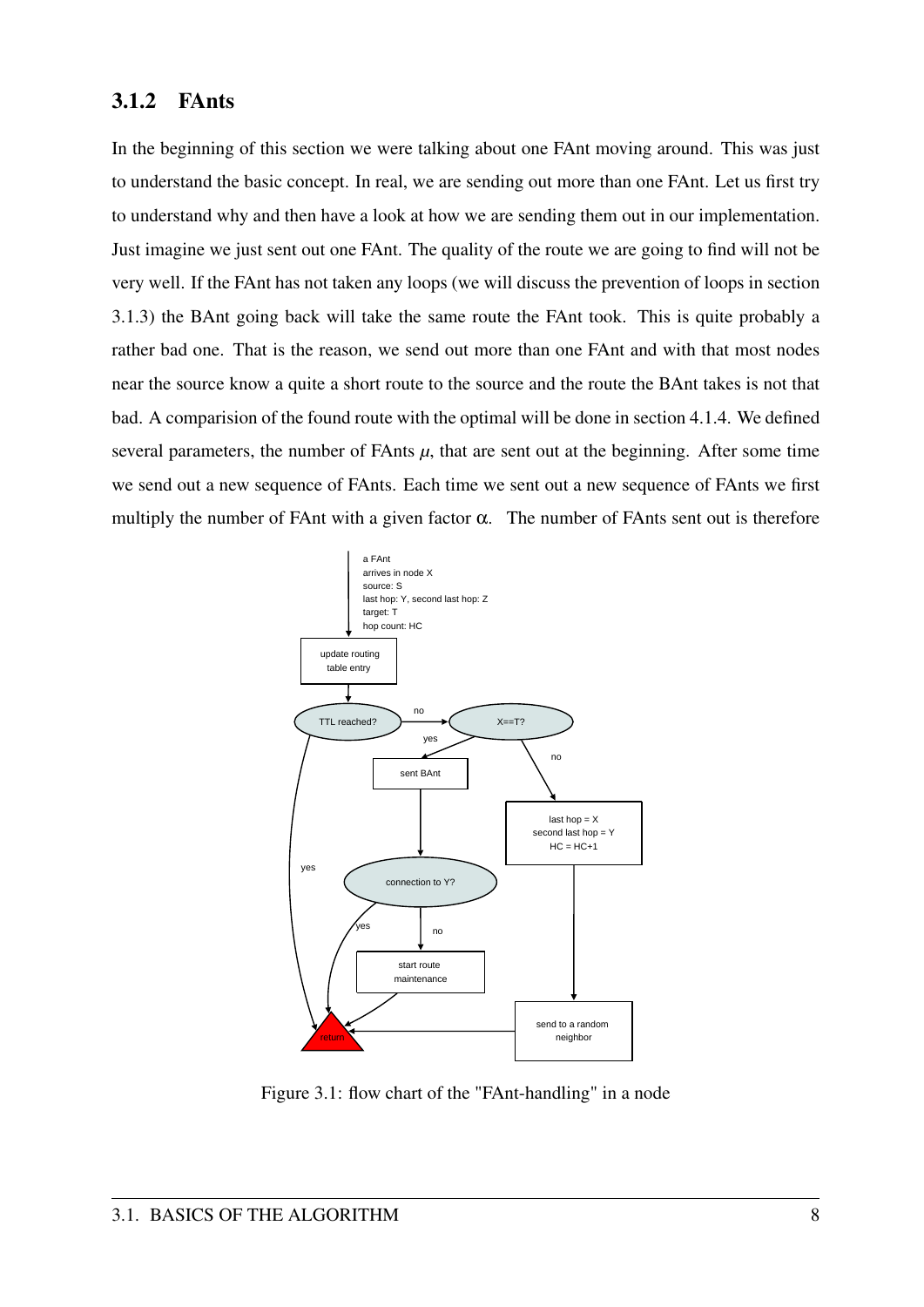exponentialy increasing. Another parameter is the TTL of the FAnts. We will discuss how we fixed this parameters in section 4.1.2.

Now we describe what a node has to do if it receives a FAnt. A flow chart of this can be found in figure 3.1 on page 8. Reaching a node  $X$  a FAnt first updates the routing table. Details how this is done will soon be discussed. Afterwards it is tested, if the FAnt reached the end of its lifetime in this case the ant will be destroyed. If node X is not yet the target node the FAnt updates the last hop, the second last hop and the hop count in its body. If the target is reached, a BAnt is sent back towards the source.

In static and "nice cases" the algorithm works without any problem. If the network is dynamic we must face the fact that the neighbor Y could have moved out of the connection radius of the node. We will introduce the concept (route maintenance) we use in our algorithm to solve this problem in section 3.2.2. But first we have a look at a few other things. As next some detalis about how we make routing table entries.



## 3.1.3 Updating Routing Information

Figure 3.2: making routing table entries

In the design procedure we decided that each message arriving in a node X updates or makes the routing table entry for the source it came from. It does not put anything in the routing table about where it is going to. We based this decision on the following facts: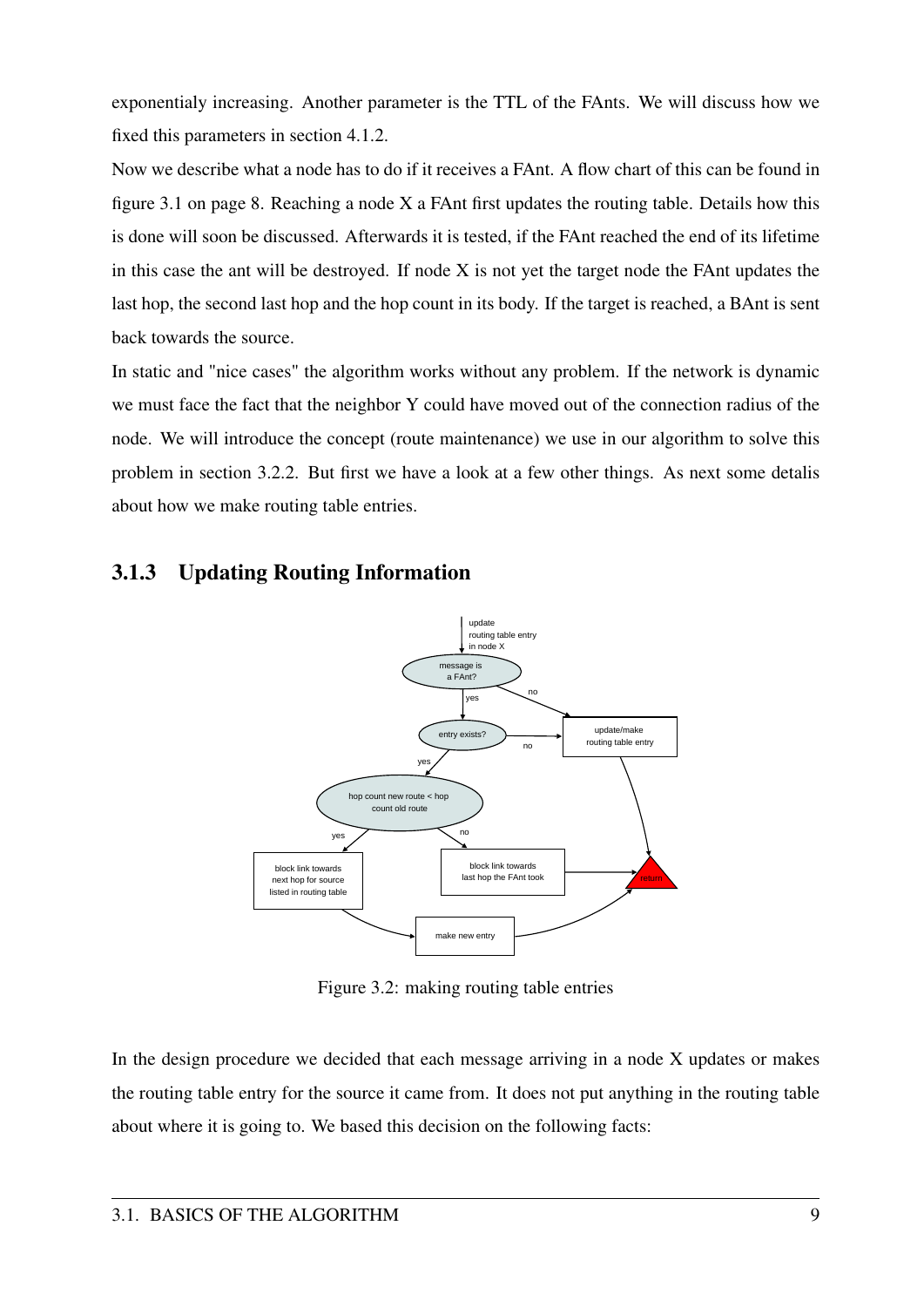- First the message is coming from a source. Therefore it is carrying the newest information about the path to the source the node  $X$  is able to get. That is the main reason why we use this information.
- You may wonder why we are not updating the routing information for the target. We will see, that as you can imagine also our routes are not valid forever, if we have to deal with mobility. Therefore we locally have to take a path towards a target but this information may be out of date and not valid anymore.

So these two points illustrate the reason why a message makes only entries towards the source, if it enters a node X.

#### Preventing Loops

The problem we encountered is that with the the starting procedure we developed so far the algorithm produced loops. To illustrate the problem consider figure 3.3. The FAnt took the route



Figure 3.3: Loop Scenario

ABEFDC and writes in each node the routing table entries as drawn in the figure. Arriving again in B we have the problem that when we just overwrite the existing entry we produce a loop. If a returning BAnt reaches one of the nodes and follows the entries made, it ends up in a loop and will never reach the source. The idea behind the concept is the following: When a FAnt arrives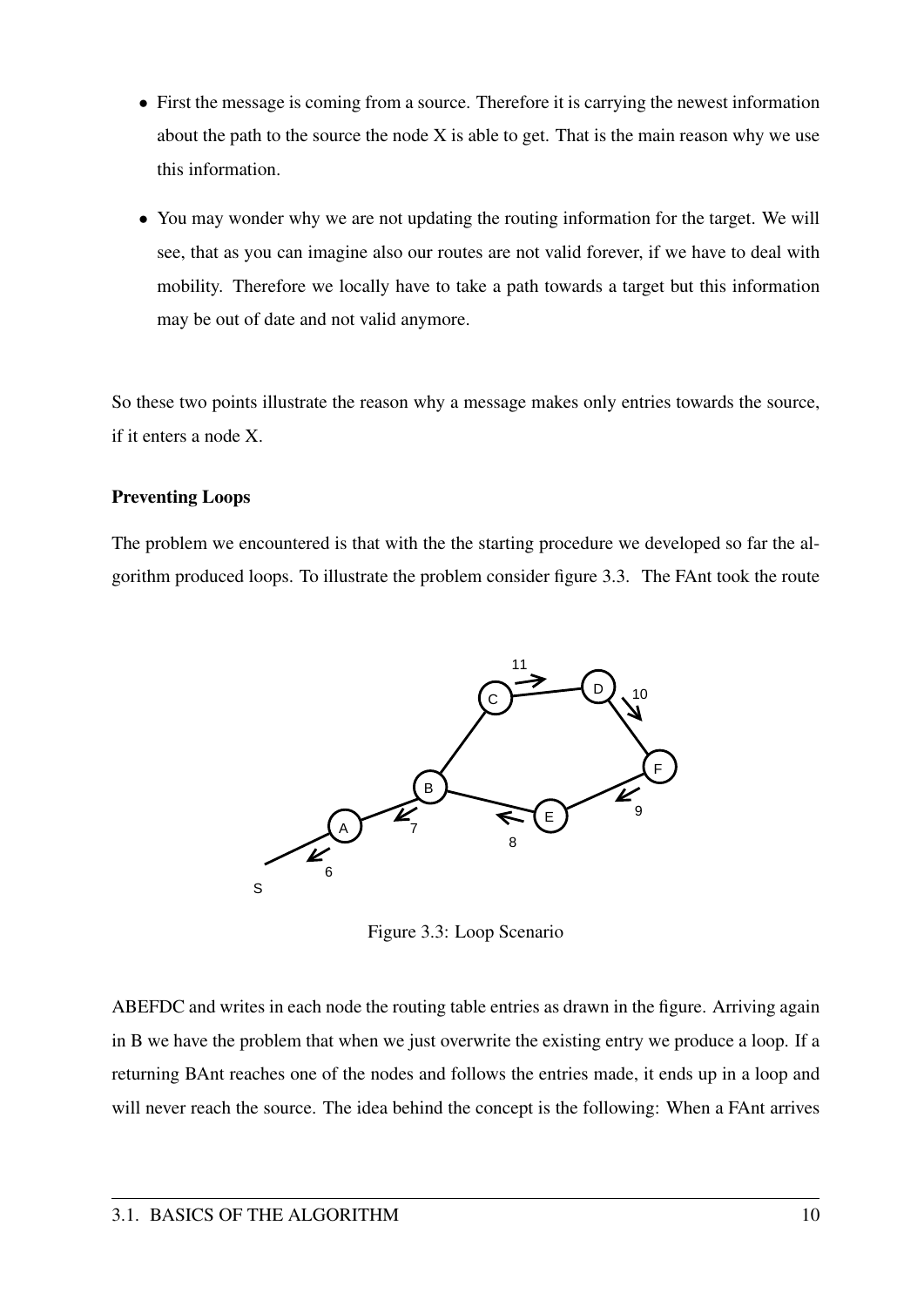from a certain neighbor (in figure 3.3 C), the particular FAnt is not allowed to make a routing table entry. Now how do we detect if FAnts coming over a particular link are not allowed to make entries? And what is the profit of this procedure?

When a FAnt arrives in node B the node checks, if already a routing table entry exists. If the old one is better the node designates the link between C and B as blocked and it does not allow further FAnts arriving over this link to make routing table entries.

In the case of figure 3.3 node B would not allow FAnts arriving from C to make routing table entries anymore.

But when is a route better than another one? Comparing hop counts does not give you necessarily the correct answer. Nevertheless we decided to base our decision on the hop counts. But additionally we introduce a lifetime for the routing table entries and for the blocked links. The algorithm may over a small period block the wrong edge, but due to the lifetime after a while when the entries expire the procedure is starting again from the beginning. To conclude the section about making routing table entries consider the following routing table entry in node F (figure 3.3). We introduced all of this fields in this section.

|  | $\vert$ target $\vert$ next hop $\vert$ after next hop $\vert$ hops to target $\vert$ lifetime $\vert$ |  |
|--|--------------------------------------------------------------------------------------------------------|--|
|  |                                                                                                        |  |

### 3.1.4 BAnts

As said, if a FAnt reached the target, we send a BAnt back to the source. The flowchart in figure 3.4 shows how a node handles a BAnt.

The procedure is very similar to the one for the FAnt. We first create a routing table entry. We then test, if the BAnt reached the end of its lifetime. This is just a security check that the BAnt is not walking around forever. This could for example happen, if a BAnt ends up in a loop. Loops are discussed in section 3.2.2

Reaching a node X, a BAnt first updates the routing table. A new routing table entry is made. Afterwards it is tested, if the BAnt reached the end of its lifetime. In this case the ant will be destroyed. If the target is reached, the connection is established. If node X is not yet the target node, the BAnt updates the last hop, the second last hop and the hop count in its header. Then the node looks up in his routing table for the next hop towards the source. The node is then trying to send the message to this node. If the node is due to mobility not available anymore the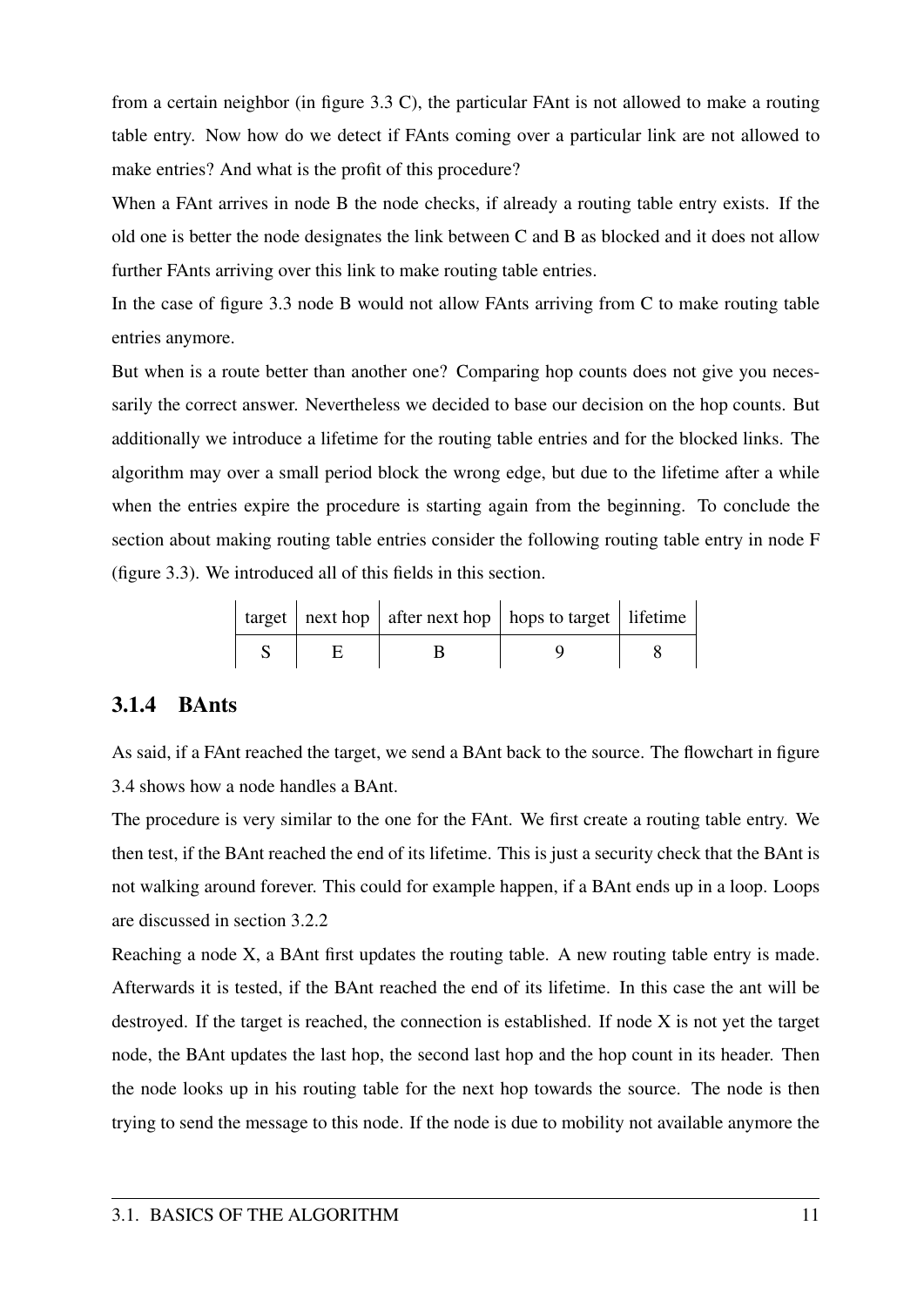

Figure 3.4: flow chart of the BAnt reaching a node

node starts the procedure route maintenance which will be discussed in section 3.2.2 on page 14.

#### 3.1.5 Summary

At this time it is useful to shortly summarize the functionality introduce till now. The algorithm sends out FAnts in predefined exponentially increasing periods. These FAnts randomly walk around the network. Each time they reach a node, they write a routing table entry. A routing table entry contains a triple for a target: the target, the next hop and the after next hop. If a FAnts writes a routing table entry the entry is for the source of the FAnt, the next hop is the last hop the FAnt took and the after next hop is the second last hop the FAnt took. If a FAnt reaches the target a BAnt is sent back over the route the FAnts walked. The BAnt also writes at each node the routing table entry for its source (the target of the connection). When the BAnt returnes back to the source, the connection is fully defined in both directions. The source can start sending data packets. In each node the data packets updates the routing table. To be forwarded it has to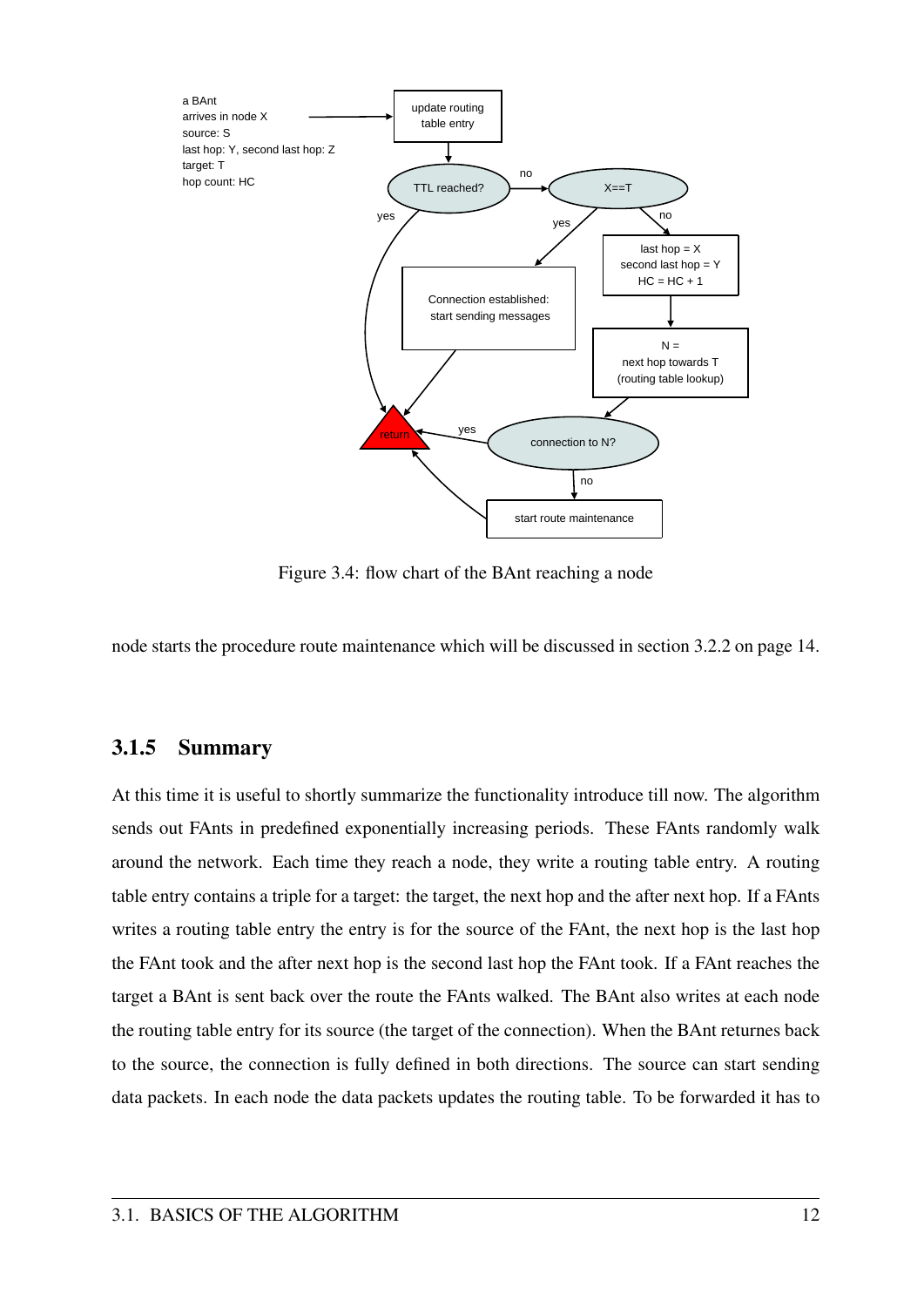read out the next hop in the routing table. If this node is not found anymore, because the node has moved away, a mechanism called route maintenance is started which will be discussed in section 3.2.2.

When we started simulating the algorithm, we encountered, that the route close to the target is (because of the random walk character of the FAnts) not really ingenious. Therefore we decided to build up a new generation of ants: the broadcast ants (BCAnts). We will start section 3.2 by describing the function of this type of ants.

Further on, there are still a few aspects to be discussed about the classes of ants we introduced until now. The following questions are essential: "How many FAnts have to be sent out to find the target", "How long should we wait until we send out the new ones?" or "How long should they walk around the network?" We will discuss such questions in chapter 4

## 3.2 Extensions of the Algorithm

In this section we present the extensions we made to improve the algorithm. We will start with the BCAnts and then talk about the concept for route maintance we used.

## 3.2.1 Improving the route

At the end of the previous section we introduced the problem that random walk does not really produce optimal routes. We encountered, that close to the target the route often circles the target node and does not really take a direct way. To work against this issue we introduced the BCAnts. They produce a small flooding around the target (when a FAnt reaches the target) to inform the nodes in the neighborhood that the target node is near. The flow chart in figure 3.5 gives the necessary details: We broadcast over 4 hops a BCAnt from the target of the connection (This will be the source from which the BCAnt comes) and make a routing table entry in each node the BCAnts visit. An other point the BCAnt could be good for, is that they could be used to stop the FAnts. What do we mean with that? As you certainly remember, we are sending out more than one FAnt and which arises the problem that FAnts are still walking around the network not knowing if the target is already found or not. An extension to the algorithm could, be that the FAnts use already existing routing table entries and with the help of the BCAnt the FAnts in the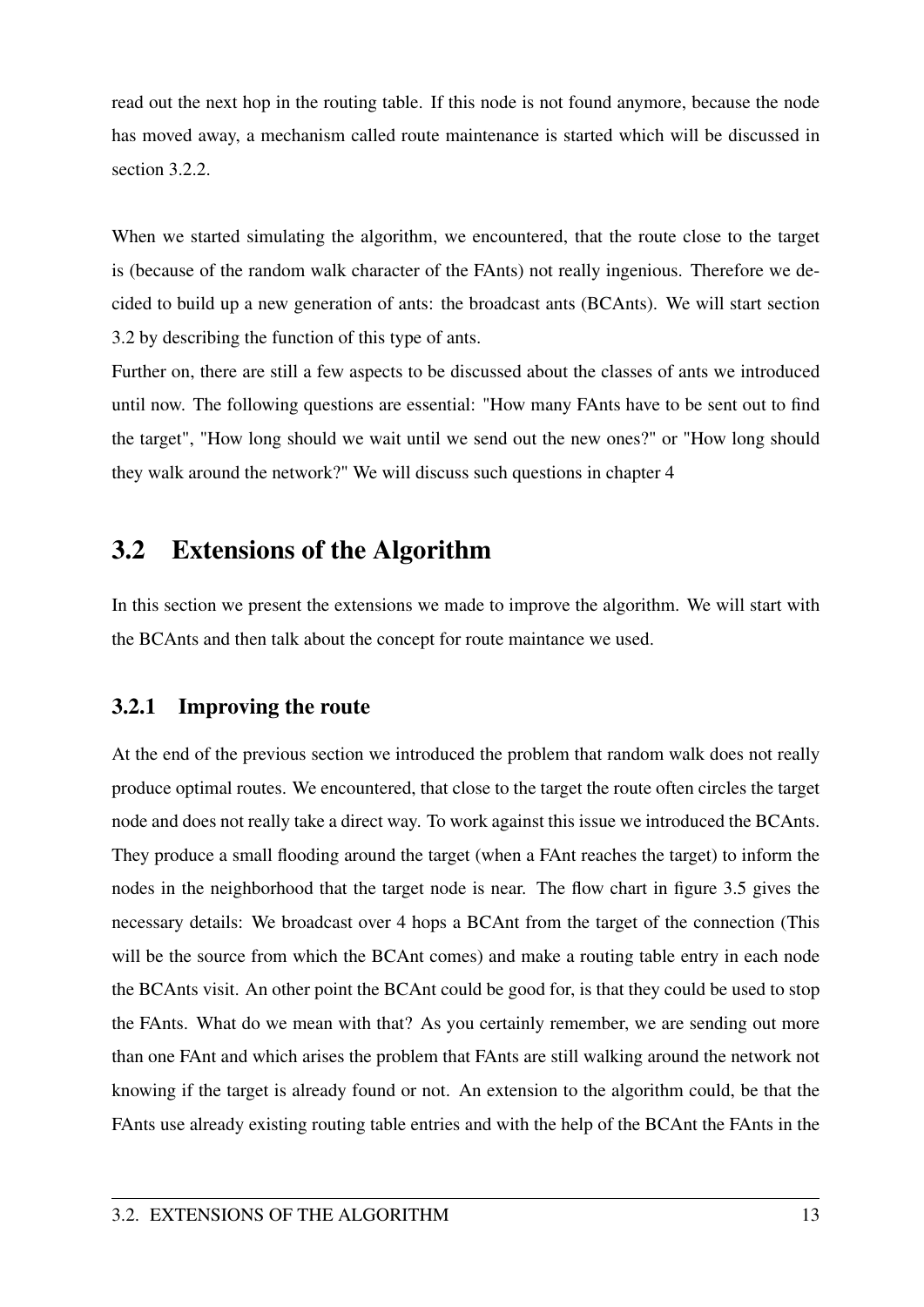

Figure 3.5: flow chart of the BCAnt reaching a node

neighbourhood of the target would end up there quicker. This would be an interesting point to focuss on we have not really done yet.

### 3.2.2 Dealing with mobility

The problem about mobility is, that the information received may not be correct anymore in the next round. We define mobility as the fact that all nodes taking part in the connection can move and change their position at any time. For the simulation in the next section we used a Random Direction mobility model with a given waiting time and a Gaussian distributed speed.

What are the possibilties of our algorithm, if the route described in the routing table entry is out of date? The FAnts routed around do not have any problem with out of date routing table because as described above they do not rely on them and just move randomly.

What about for a BAnt or a payload message? If the node to which the routing table points to is not available any more the message cannot take any further step. We decided to fix this problem locally and try locally to find a new route.

At first sight there may be two solutions solving this problem: One would be to search for a node which has a routing table entry (towards the target) whose hop count is smaller than the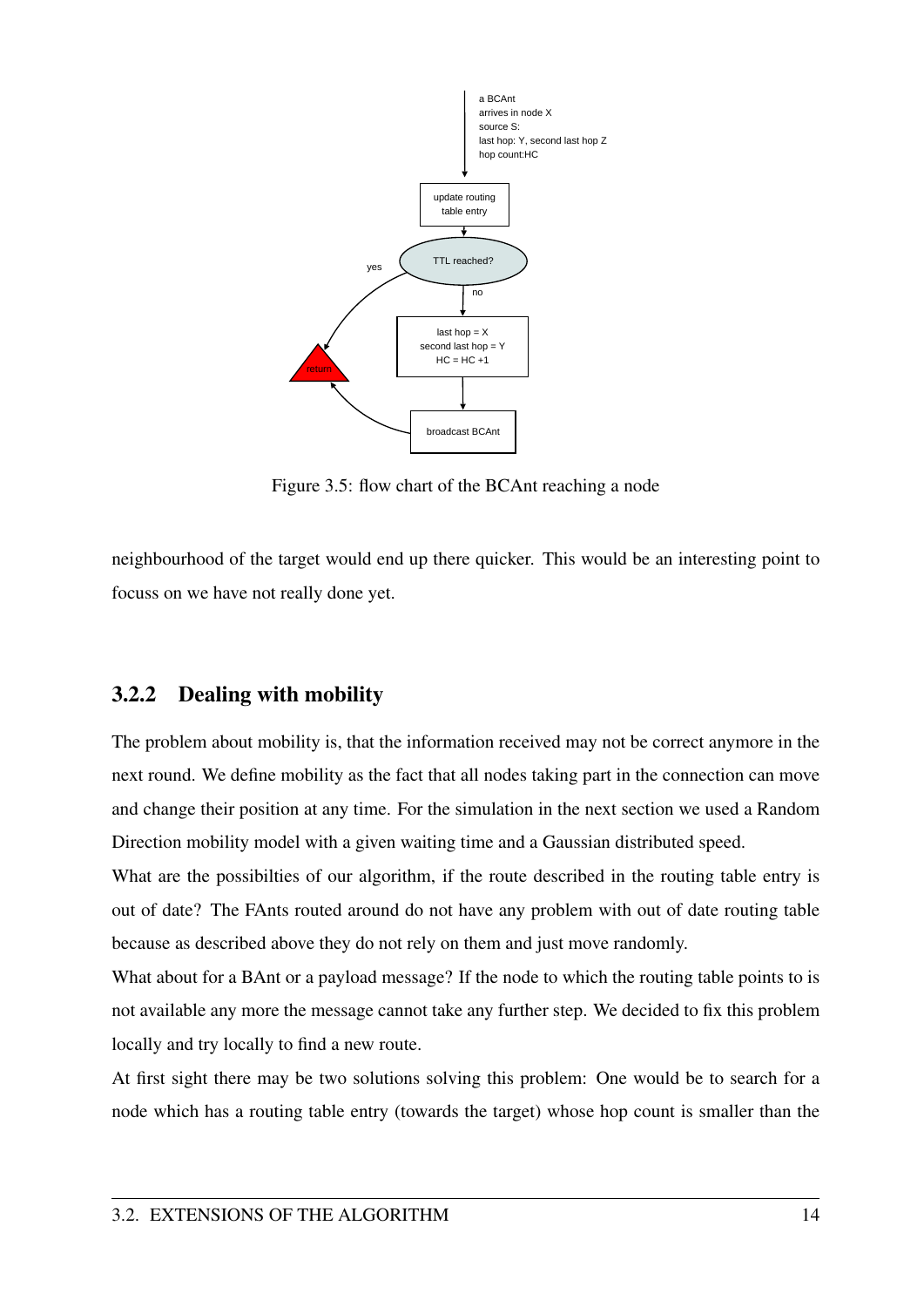

Figure 3.6: flowchart of the route maintenance

hop count of the current node. But the problem with such an approach is, that we actually do not know if a node is nearer or further form the target: With mobility, a characteristics like hop count, as already discussed, does not give reliable information, because the node, the entry is in, could have just moved across the whole plane.

We decided, that we cannot ensure if a found node is nearer or farther of the target with that approach. Another one is more promising:

We search for the next hop, the after next hop (towards the target) listed in the routing table and directly for the target. According to figure 3.6, we initialize a flooding in X. Sending out the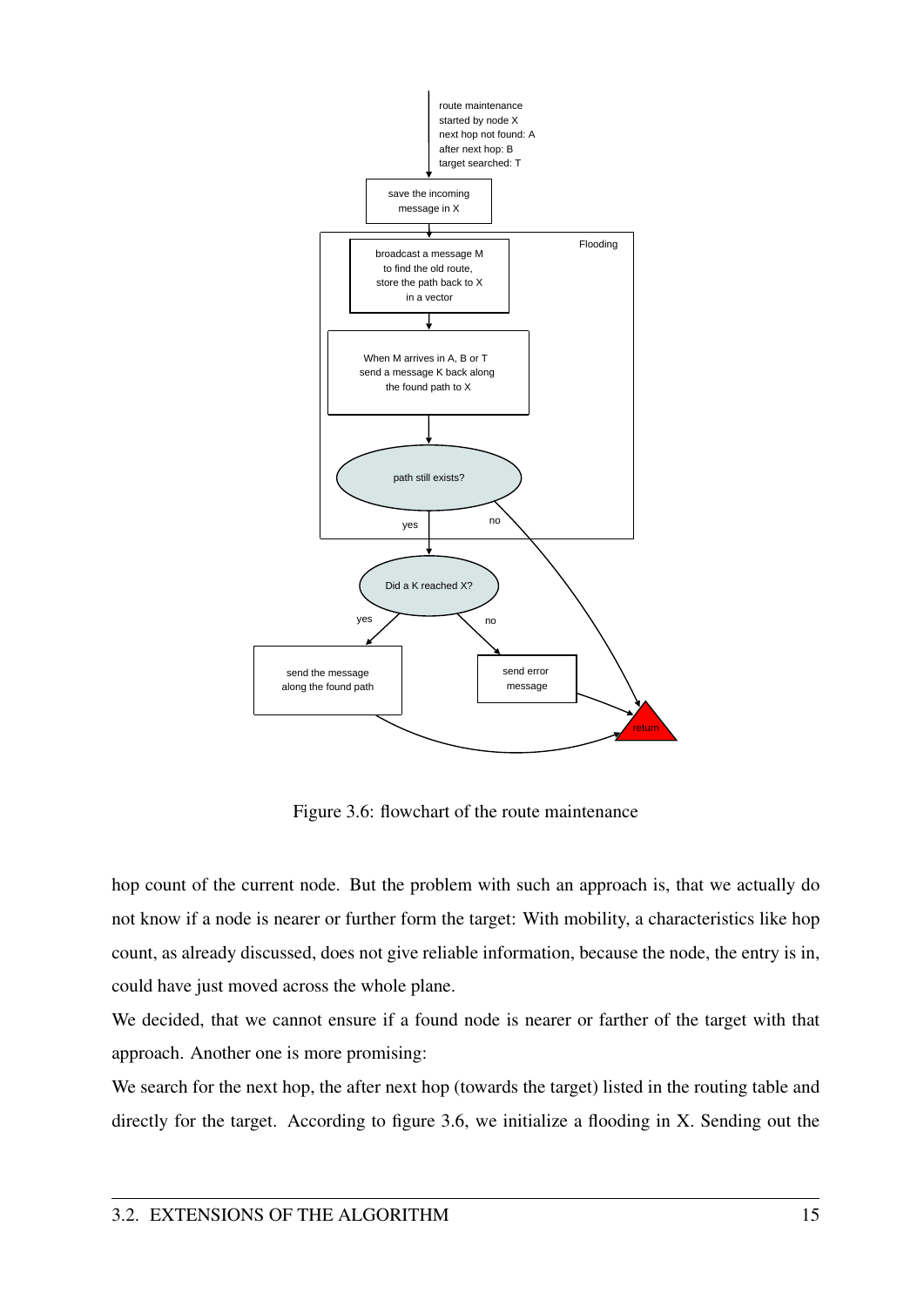message M, which is noting the taken route in its body, we found with high probability one of the searched nodes. If a path to one of these is found, we send a message K back to the node which initialized the route maintenance. We forward the message over the new routing path and make new entries in the routing table. This method is working quite well with a not too high speed of the nodes.

The only problem that may rise is at the point when K returns towards  $X$  (see figure 3.6). If the route is broken there, we drop this instance of K. But there is a good chance, that another way was found and there exists still a K and the route maintenance still can work. We will discuss the performance with a few statistics in section 4.2.

#### Loops

It is important to evaluate the problems we generate with this approach. A problem that always arises with dynamic networks is, that loops may be generated. To be able to discuss our counter steps against loops we first describe how loops are generated. Imagine the following scenario of the ideal case. Here ideal case means a route breaks up and we find a new way to the previous route and so a new route without any loop is established. (graphical details in figures 3.7 to 3.9).



Figure 3.7: ideal case of finding a new route

A message is coming along the path from the source (S) to the target (T). Figure 3.7 describes the situation when everything is ok and the connection is already established. The black arrows are the routing entries already existing. Everything that is made by the route maintenance is red.

The broken link is marked with a cross (figure 3.8) and finally figure 3.9 the entries overwritten by the route maintenance are also marked with a cross.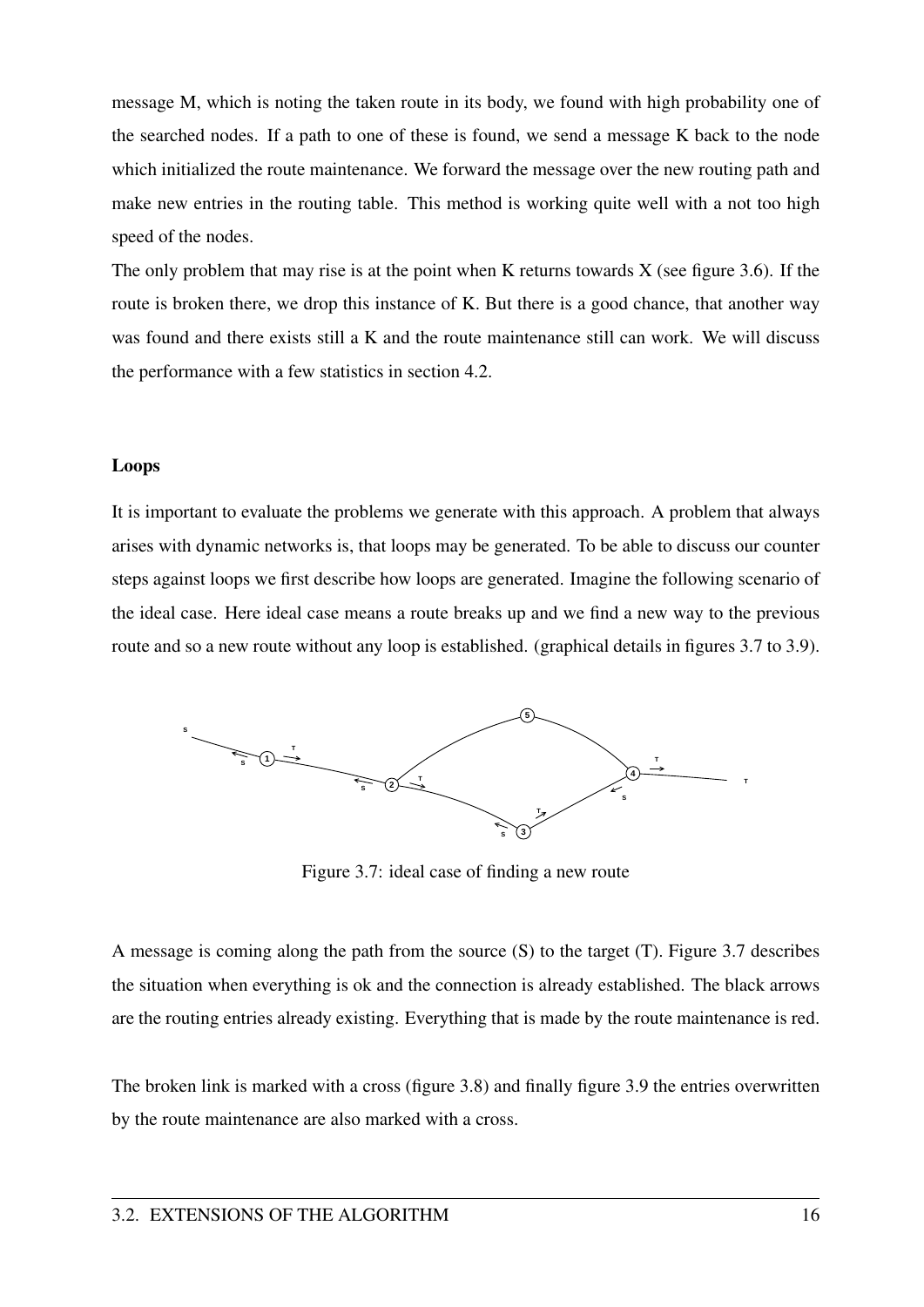

Figure 3.8: ideal case of finding a new route



Figure 3.9: ideal case of finding a new route

Time proceeds when going form figure 3.7 to 3.9. First we have the starting point, then a link is broken and at the end a new route is found. The link between node 2 and 3 was broken and the algorithm found a new routing path over node 5 to node 4. The route is not longer, no loop is created so this is a quite good example.

Now we are ready to discuss how loops can be generated:

We detect two possibilities. A loop always arises if the new routing path crosses the old route at some point. This can either happen in the region of the route the message still has to take towards its target ("forward situation") or in the region of the route the message already passed ("backward situation"). The reason why loops are produced is, that the algorithm overwrites existing entries because it does not realize that this produces a loop. Therefore, the approach to avoid looping problems is, to teach the algorithm which entries he is not allowed to overwrite. We elaborate this procedure in detail: Let us first have a look at the first case:

The loops are generated when doing the route maintenance. When we - after finding the route - just move blindly along the routing table entries we end up in a loop (see figure 3.10). The concept to avoid such a problem is in the following: The message that is sent out after the route maintenance, remembers the nodes it met during route maintenance together with overwritten entries (if the entries existed). If on its way later on, the message visits a node that was visited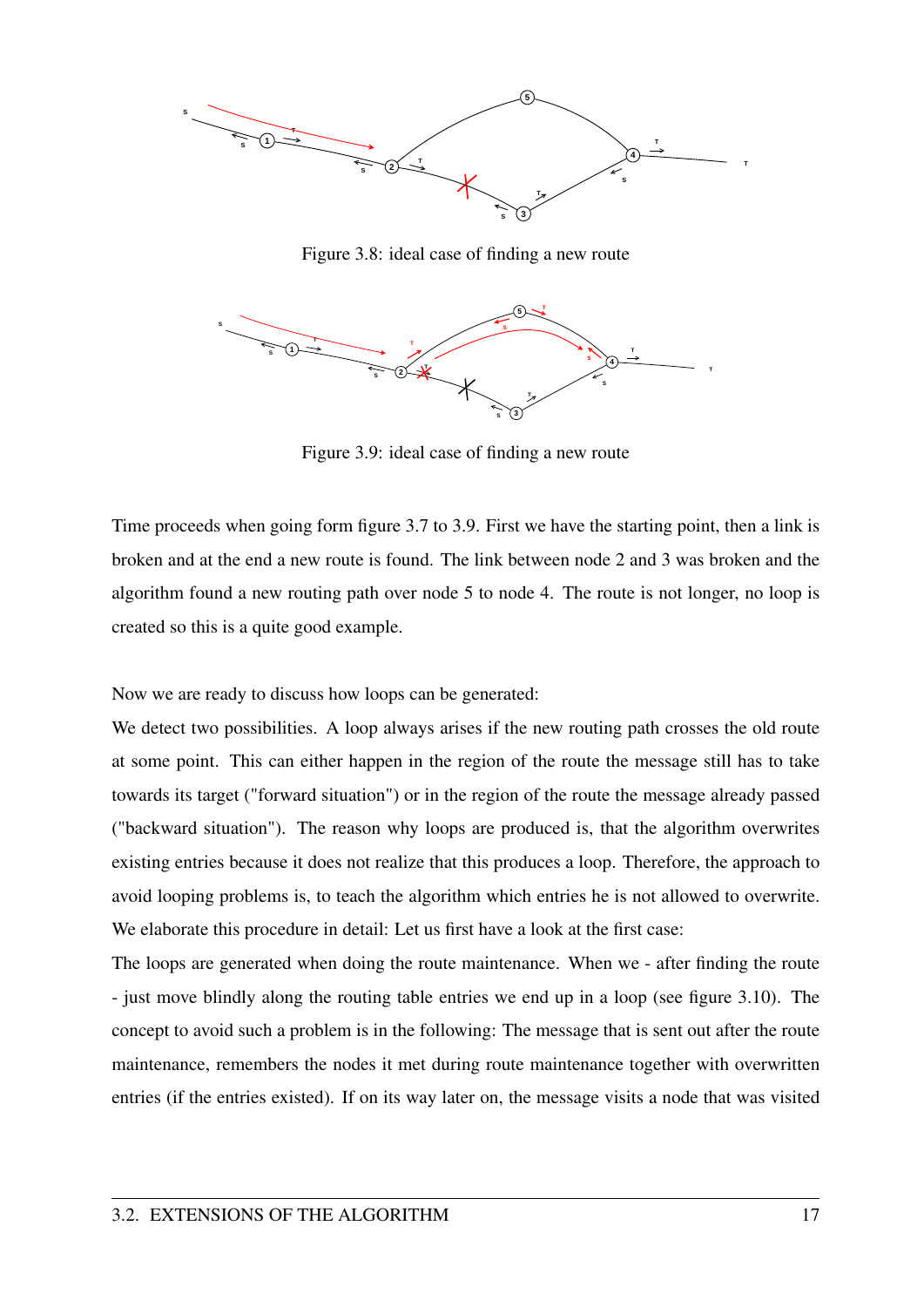

Figure 3.10: the found piece crosses the route in the "future"

during the route maintenance (this would be node 5 in figure 3.10) it puts back the old routing table entry for the target and then follows that entry towards the target. This way, all loops categorized as "forward situation" can be prevented. What about the "backward situation"? If the algorithm would blindly applying the route maintenance described in the beginning of this section, it would generate a loop between the nodes 1, 2 and 5 in figure 3.11 because the routing table entry in node 1 had been overwritten. A message will end up in this loop, if it is routed towards S.

However, were are not able to fix this problem at the moment of the route maintenance. In this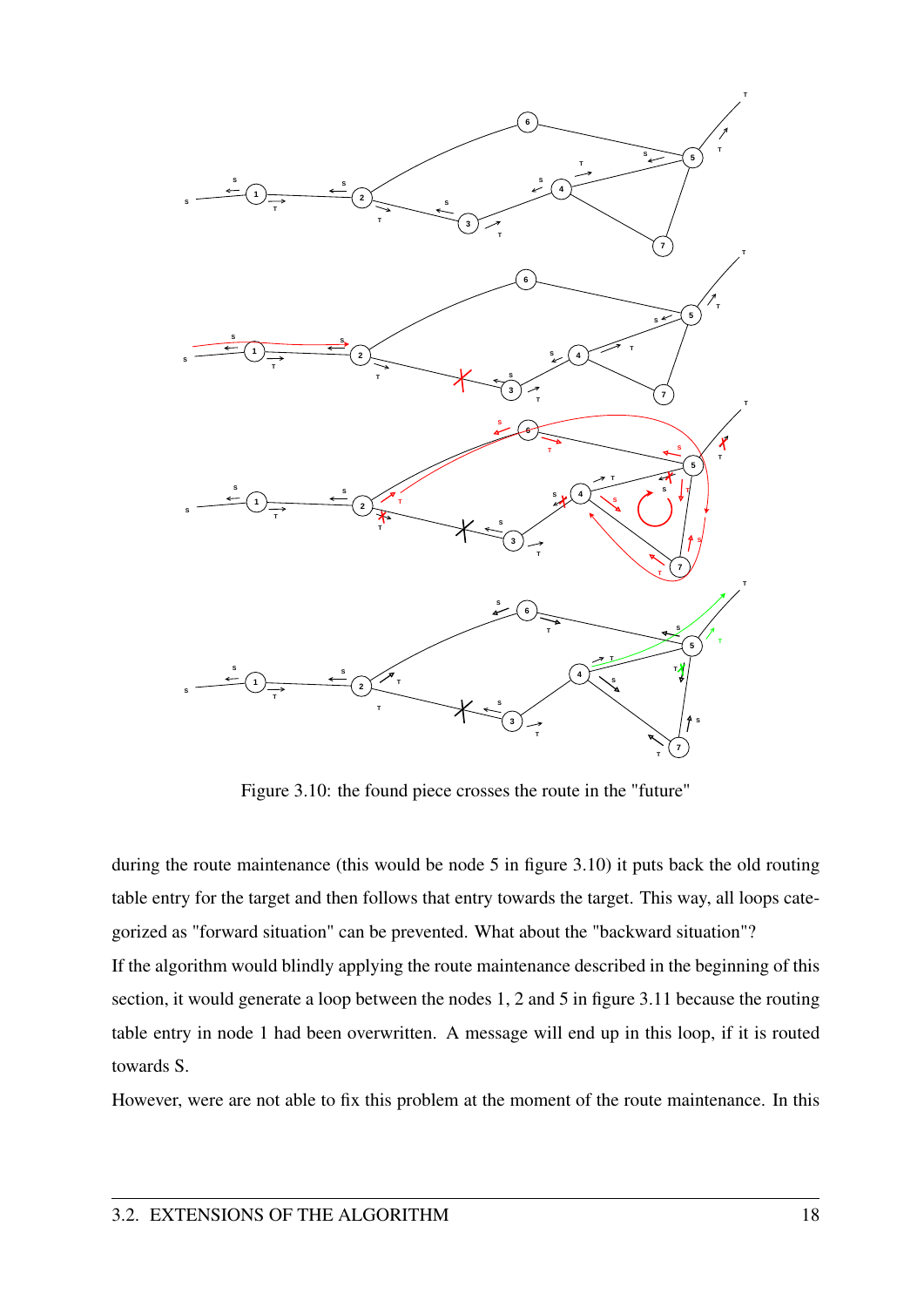

Figure 3.11: The found piece crosses the route in the "past"

case, the algorithm is able to fix this problem when it compares in each node having an entry for the target the next hop and after next hop (towards the target) with the origin of the route maintenance (node 2 in figure 3.11). In the picture node 1 would detect that the existing entry for the target T points to node 2, which is the origin of the route maintenance and then would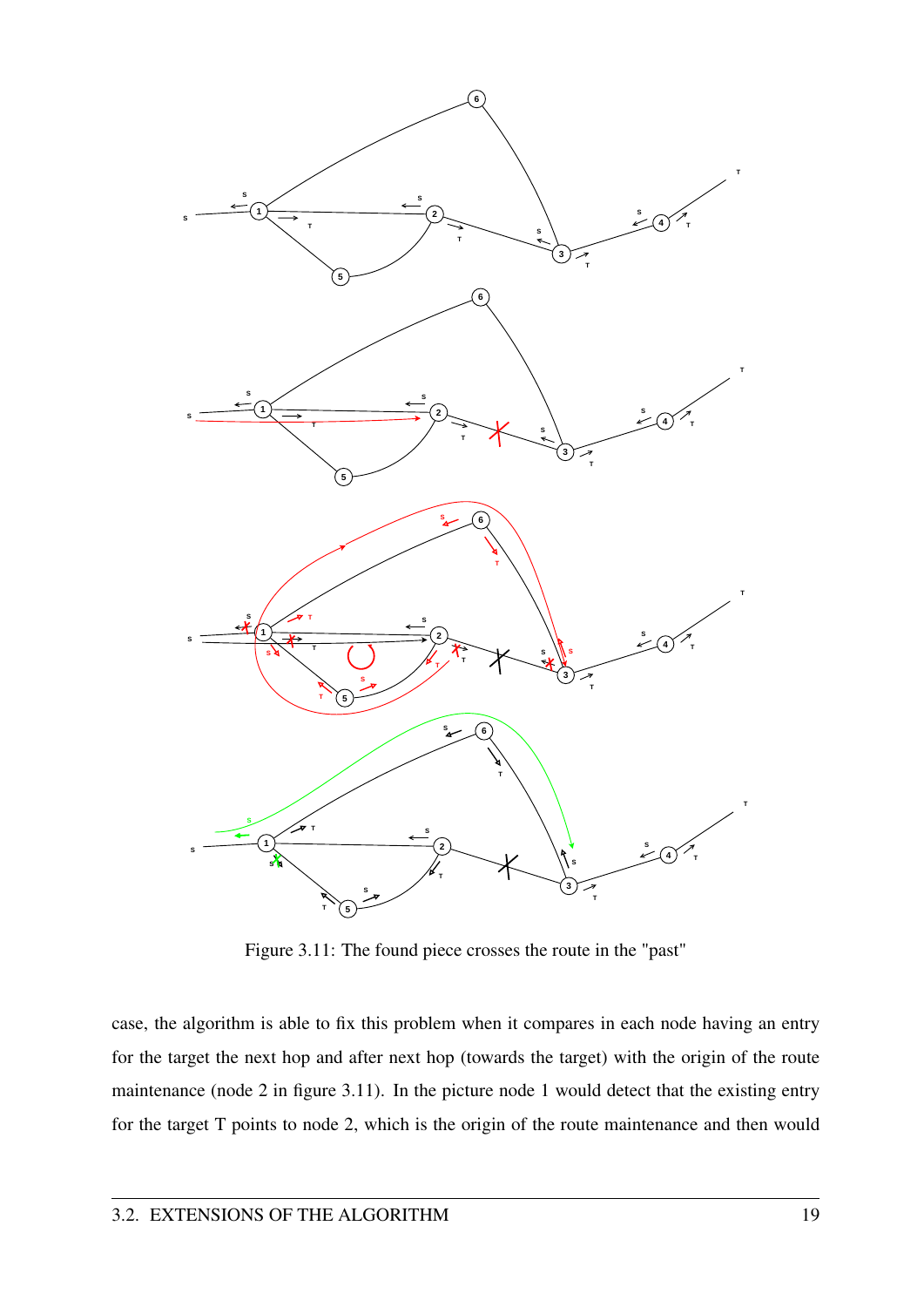not make a new entry towards the source and just move on to node 6. (That is the version we implemented for our simulations)

But imagine that between node 1 and 2 lie two other nodes (named 7 and 8). Now the routing table entry towards the target would point to node 7 (next hop) and 8 (after next hop) and the algorithm would not recognize that by overwriting the existing entry it produces a loop.

This kind of generating loops can only be detected if a message is taking the way back to the source and controles, if it again passes one of the nodes met during the route maintenance procedure.

There are two possible implementations to address this problem: In the first, the algorithm sends another message back to the source, in the second, the algorithm waits until a message is sent back from the target to the source. In both cases we would replace the existing routing table entries with the old ones, if we visit a node already met in the new piece of the route found in the route maintenance. Both implementation would solve the problem but with both of them new questions or problems have to be considered.

- The first method provides a way of correcting loops. As a consequence this message could produce a lot of overhead. Because the algoritm does not know at what distance the loop occurs. (There could be even more nodes between node 1 and 2 than just 7 and 8. This is unlikely, but it is possible.) Therefore the message has to walk back to the source and on its way certainly has to take a route maintenance because the route will not be up to date anymore. When route maintenance has taken place the whole procedure has to be repeated and such a message has to be sent in the other direction and so on. This could produce a lot of traffic, specially if we have a long route to travel.
- The other approach is, that we remember the way taken during route maintenance until the target is reached and give this information to the message going back towards the source. Here we have the problem that some time may pass until the message reaches the region again and the route may note have anymore the same "node constellation".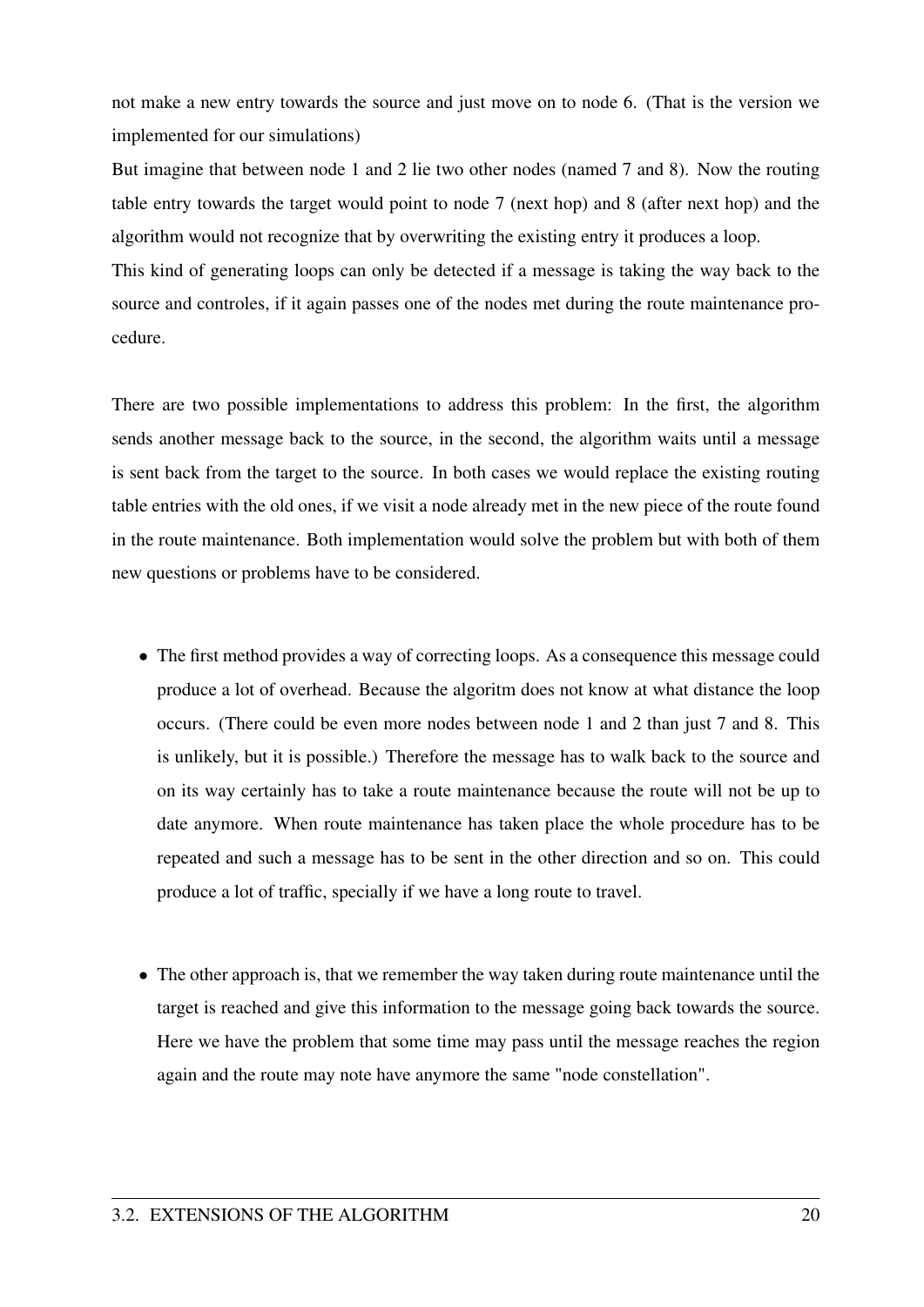For both approaches there is a weak point, which is more probable in the second approach. Imagine the following situation: A new route maintenance (from another connection towards the source or by the message itself) is started at node 6 and the algorithm directly finds the target. This would suggest that this specific route has no loop. But in fact the loop still exists in the network and if another connection D passes one of the nodes which was involved in the loop the messages from the connection D will loop forever.

### 3.2.3 Conclusion

As discussed in section 3.2.2 with mobility there is always a possibility that a loop cannot be prevented. Therefore, further investigations could and should be taken in this field. Questions like: "How can a message recognise that it is making a loop all the time?" and "Is there a possibility to break out of this loop and get back on the old route?" are key questions. Unfortunately we did not have time to investigate more closely in this area.

In the next section we will discuss the performance of this system. Question like "How many messages have to be sent out for a route maintenance?", "How many times do we have to start a route maintenance?" or "How effective is this system?" will be in the center of interest.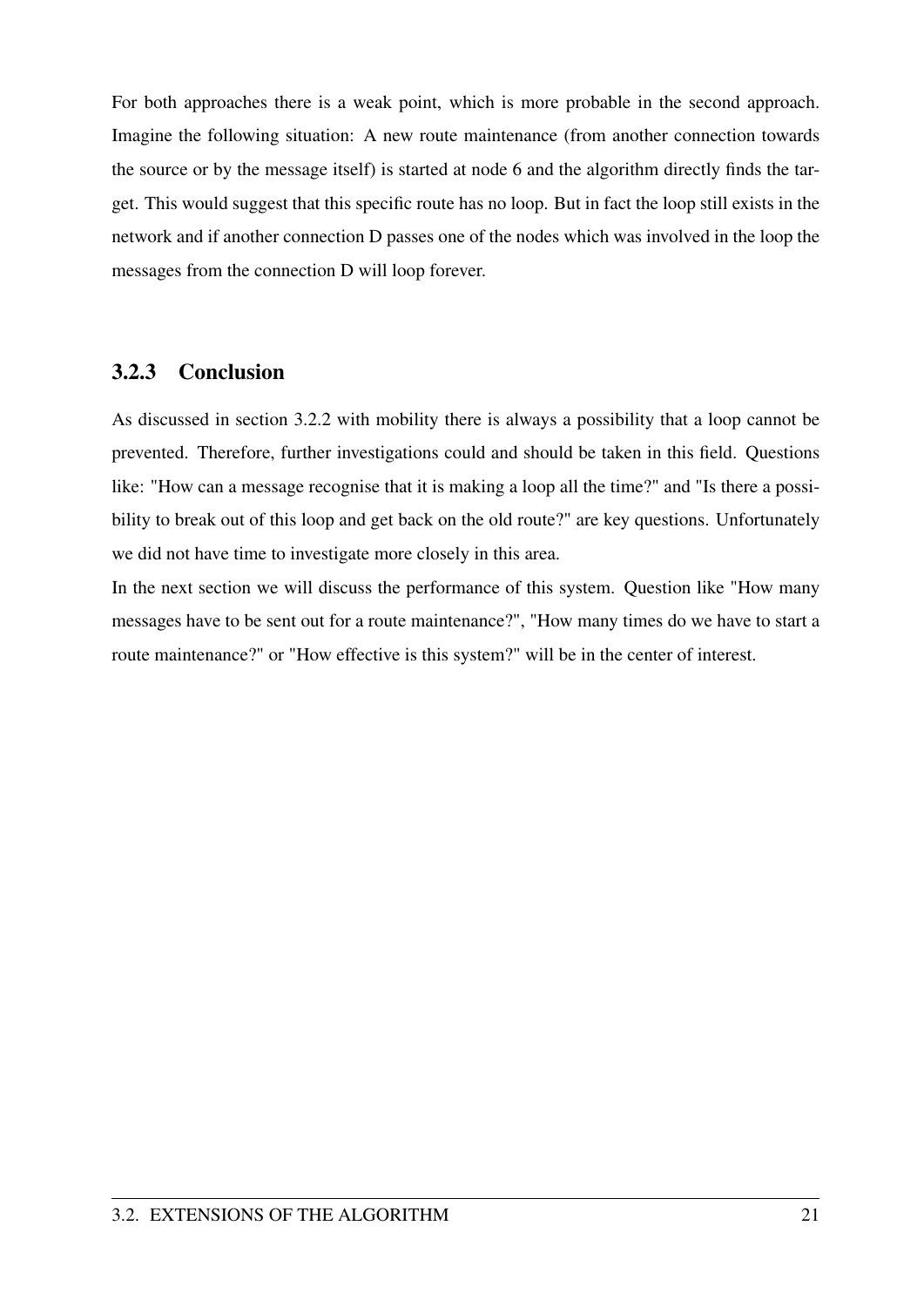# Chapter 4

## **Discussion**

In this section we discuss how effective our algorithm is. We present our statistics, discuss them and make proposal how the algorithm could be improved. We start with a few words about the general aspects of the simulations. We decided to simulate with 500 nodes. The field the nodes are distributed has side length 560 units and two nodes are within commmunication range if their mutual distance is below 50 units. Initially, the nodes are randomly distributed in the field. These parameters holds for both cases the static and the dynamic network. When starting a simulation we randomly choose a source and a destination. And one simulation end in static case if the BAnt or the flooding echo returnes at the source. In dynamic networks each time a payload messages reaches the target an ACK messages is sent back. The source waits until it gets the ACK back and then sends the next payload message. We stop our simulation if 100 ACKs arrived at the source or if a route maintenance failed. According to what one simulation is, we simulate in static network 500 times and in dynamic 400 times.

In our simulations with mobility, the nodes move according to a random direction mobility model. In this model, each nodes independently determines its path and alternates between an waiting state and a moving state. When starting the waiting state, a node waits for random time, which is Poisson distributed. When starting to move, the node picks a random direction and moves with the node speed, which is Gaussian distributed, until the move time (Uniform distributed) elapsed.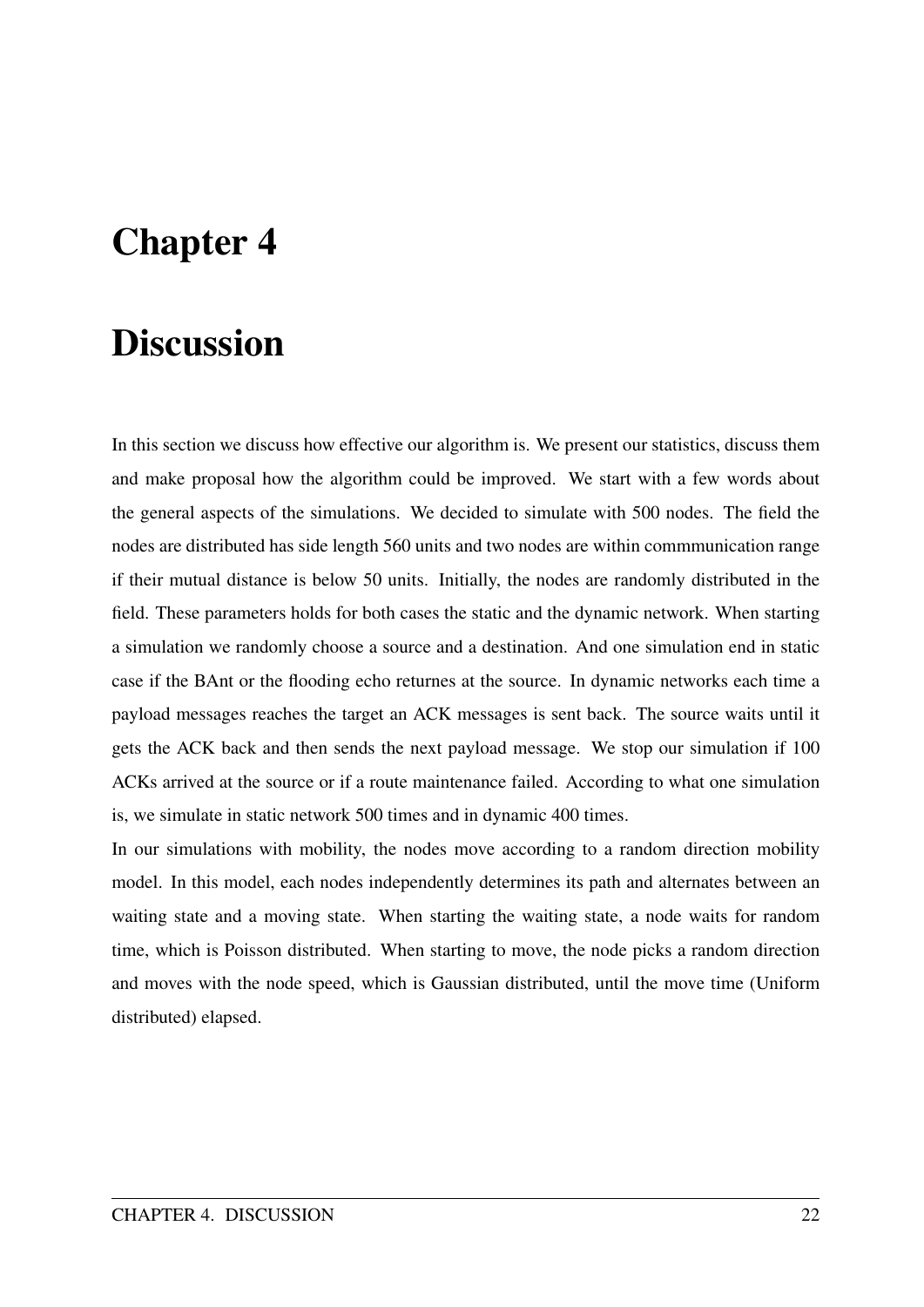## 4.1 Comparison with Flooding

First we compare our ant search algorithm with the basic flooding algorithm. Because the flooding algorithm has no mechanism if a connection between two nodes fails due to mobility, we decided to simulate the comparison with the flooding in a static network. First of all we present a short overview of the two algorithms we are going to compare. And after that we demonstrate the statistics out of the simulation.

#### 4.1.1 The Flooding Algorithm

Let us first talk about the flooding algorithm that we compared with our algorithm. If a node wants to send a message to any other node, it starts a flooding request. For these flooding messages a time to live (TTL) is set. The source waits a time second the TTL until it sends out new flooding messages. The TTL of the new sent out flooding message is increasing exponentially starting with TTL = 4. It can be shown that an algorithm with an exponentially increasing TTL needs less messages to find the target than with a linearly increasing TTL in the following way: We assume that the nodes are placed in a line, so that each node has a right and a left neigbor. The source is at the end of the line and the target is k hops away from the source. Now we compare the exponential and the linear case relating to the number of messages needed to find the target. In the general case, if the nodes are not placed in a line, there are much more messages in the network but the differences between the total number of messages are quite the same. And because of that, the following proof holds also for the general case. With an exponentially increasing TTL the algorithm reaches the target at step i, if i is the smallest number s.t.  $2^{i} > k$ . The total number of messages sent until step i is

$$
\sum_{j=0}^{i} 2^{j} = \sum_{j=0}^{\log(k)} 2^{j} = 2^{\log(k)+1} - 1 = O(k)
$$

In comparison to that if the TTL increases linearly each step by L, the algorithm reaches the target at step i, if  $i \cdot L \geq k$ . Now the total number of messages is

$$
\sum_{j=0}^{i} L \cdot j = \sum_{j=0}^{k/2} L \cdot j = L\left(\frac{\frac{k}{2}(\frac{k}{2}+1)}{2}\right) = O(k^2)
$$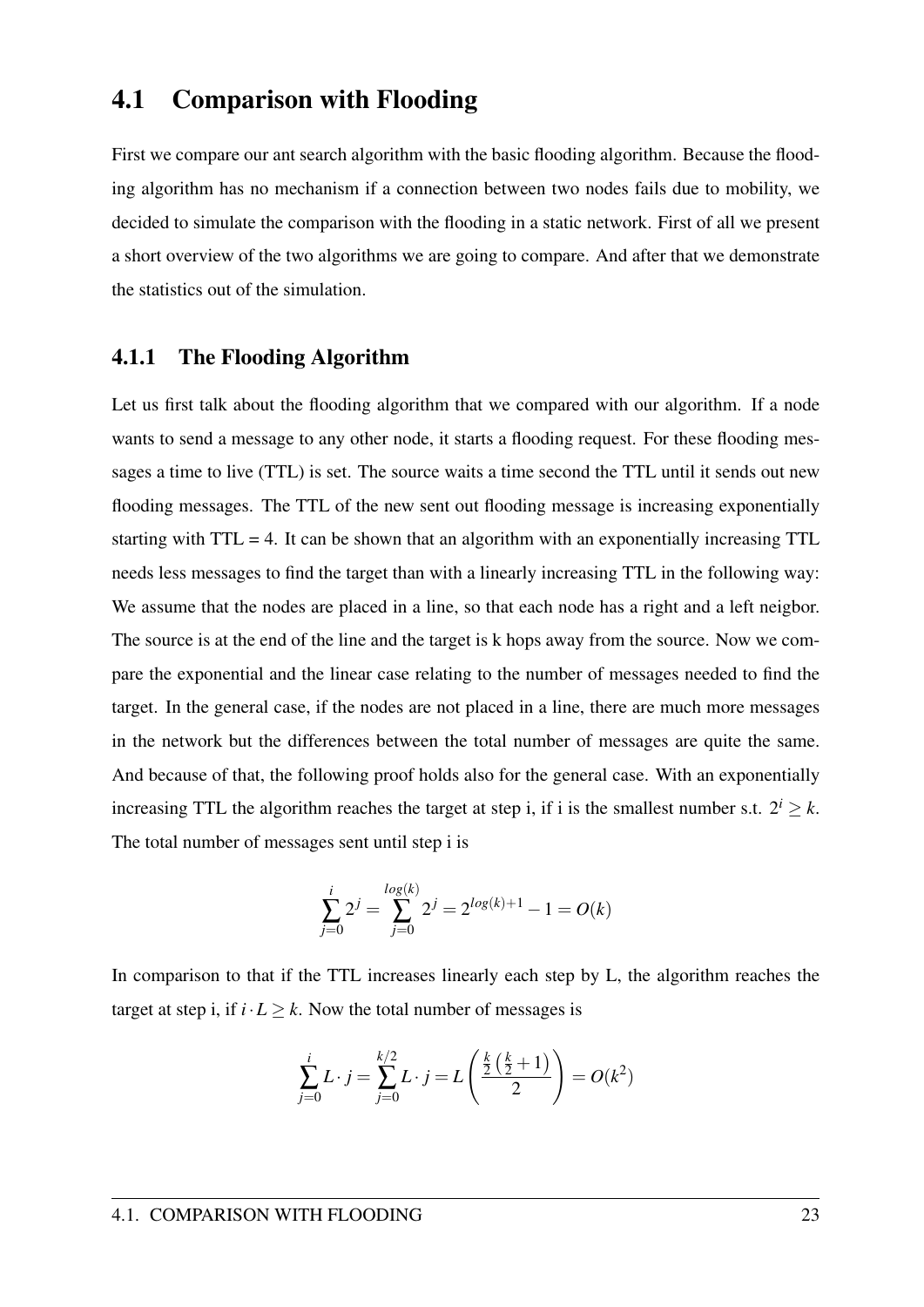We can see, the algorithm with an exponentially increasing TTL finds the target with less costs. The time between two subsequent flooding messages are sent out, is two times the TTL. Therefore, it is guranteed, if the flooding reaches the target the echo message returns to the source before the next sequence of flooding messages is sent out. Otherwise it is possible that useless flooding messages are sent out.

The node which receives a flooding message stores them and forwards it if and only if it has not already received the message before. That is a mechanism which prevents that not to much copies of the message are sent all over the network.

### 4.1.2 The Ant Algorithm

Now the short overview of our ant algorithm. The source which want to send data packets sends out FAnts in exponentially increasing periods. The FAnts have a TTL and die until this time elapsed. The source waites two times the TTL until it sends out a new sequences of FAnts. The number of FAnts sent out each time increases also exponentially. The FAnts sent out walk randomly around the network and leave their track in writing routing table entries corresponding where they come from. If a FAnt reaches the target a BAnt is sent back the route the FAnt took. This is done by reading out the routing table entry. The BAnt writes at each node the routing table entries for the target. When it returnes at the source, the connection is established and data packets can be sent.

If, due to mobility, a node which a message should be sent to, is not any more in communication range, a mechanism called route maintencane is started. It initates a small flooding over 3 hops to refind this node.

### Several Parameter Sets

We defined several parameters for the ant algorithm. One is  $\mu$  the number of FAnts sent out at the beginning. Each time we sent out a new sequence of FAnts we first multiply the number of FAnt with a given factor  $\alpha$ , which is also a parameter we can modify. The number of FAnts sent out is exponentially increasing. Another parameter is the TTL of the FAnts, we decided to start with the same TTL as in the flooding (TTL=4). Also for the time between two sequences of FAnts are sent out we choose the same as for the flooding, twice the TTL. The reason is, that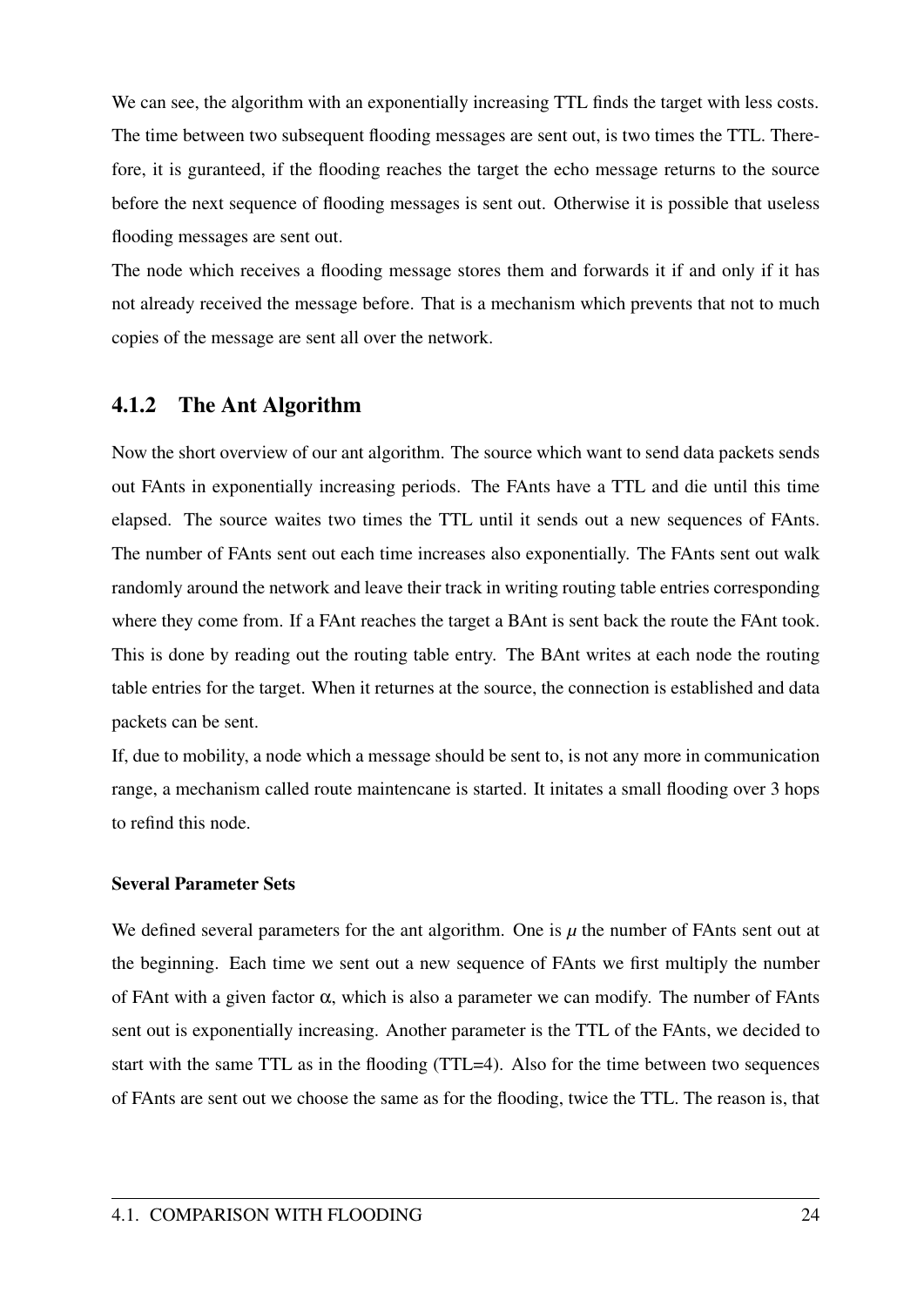the BAnt has time to return to the source before the next set of FAnts are sent out.

To get a feeling for the influence of  $\mu$  and  $\alpha$  on the algorithm performance, we run two simulations: One with  $\mu = 30$ ,  $\alpha = 1.1$ , the other with  $\mu = 10$ ,  $\alpha = 1.05$ . As shown in figure 4.1 the second paramter set needs significally less messages to find the target. One disadvantage



Figure 4.1: Difference of number of messages between the two parameter sets

of the second parameter set is, as one can see in figure 4.2 that it lasts longer until the target is found. We are quite sure that we haven't found the optimal parameters for our starting procedure yet. More investigations should be made to improve them. For the remainings simulations we decided to use the second parameter set with  $\mu = 10$  and  $\alpha = 1.05$ . Because with the first parameter set the total number of messages enormously increases at higher hop counts.

#### 4.1.3 Finding the Target

There are three different parameters characterising the procedure of finding the target. It is the total number of messages needed, the delay time from the point the source sends out the first FAnts until the target is found by a FAnt and the number of nodes receiving a FAnt or a flooding message respectively.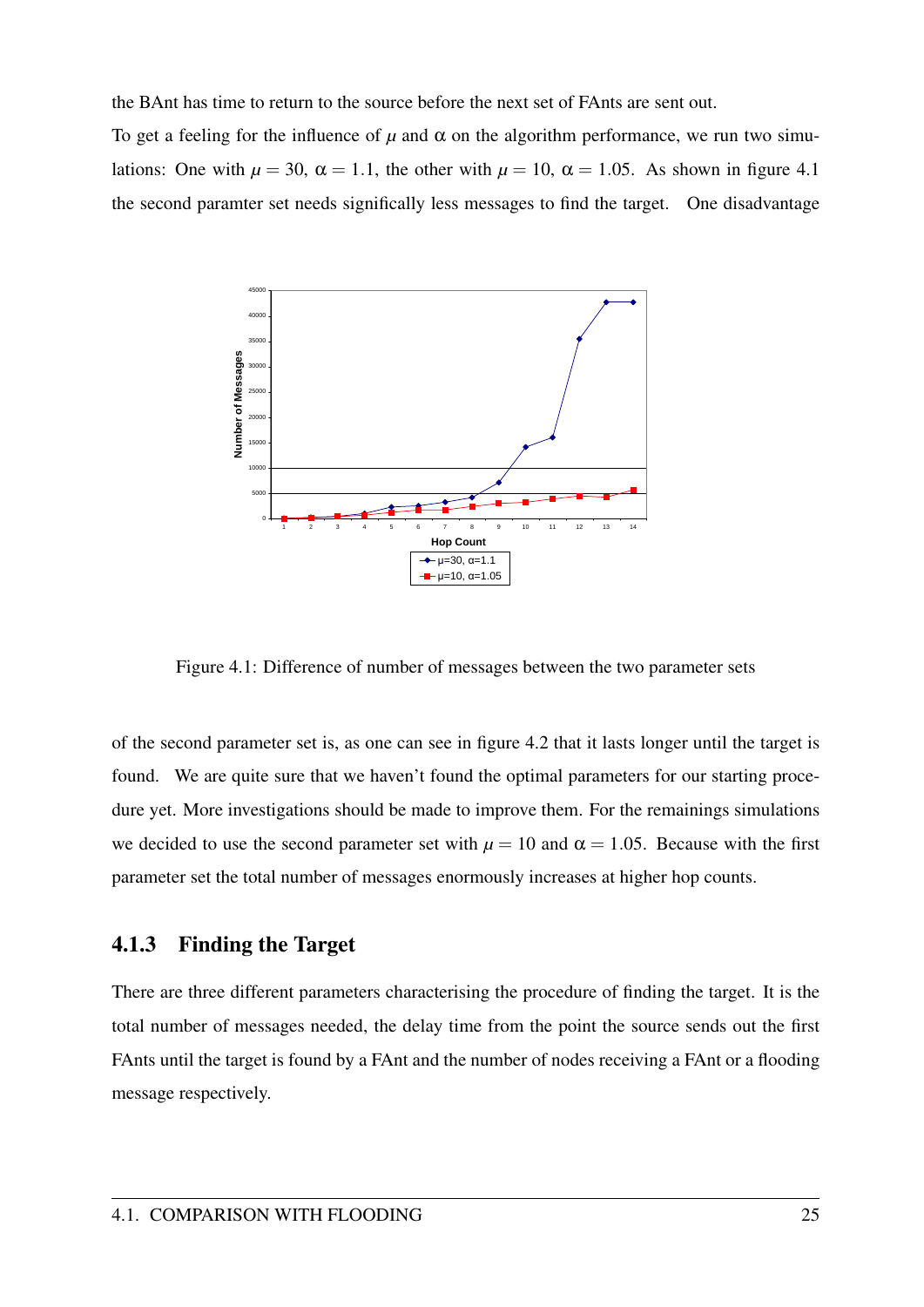

Figure 4.2: Difference of the round the messages reached the target

#### Number of Messages

Comparing the number of messages, one can see in figure 4.3 that we need less messages with the ant algorithm than the flooding needs. (Hop Count means the number of hops between the source and the target.)

#### Delay Time

If we compare the delay time one can see in figure 4.4 that the flooding needs much less time to find the target than the ant algorithm needs. But one of our goal was to lower the number of messages in the network.

#### Number of Nodes Receiving a Message

The last point to discuss in this section is the number of nodes, which receive a flooding message or a FAnt. Of course it is better, if as few as possible nodes receive a message. Because if a node receives a message it has to store a routing table entry and in most cases this information is never needed. We can see in figure 4.5 that the number of nodes which receive a FAnt is smaller than the one which receive a flooding message.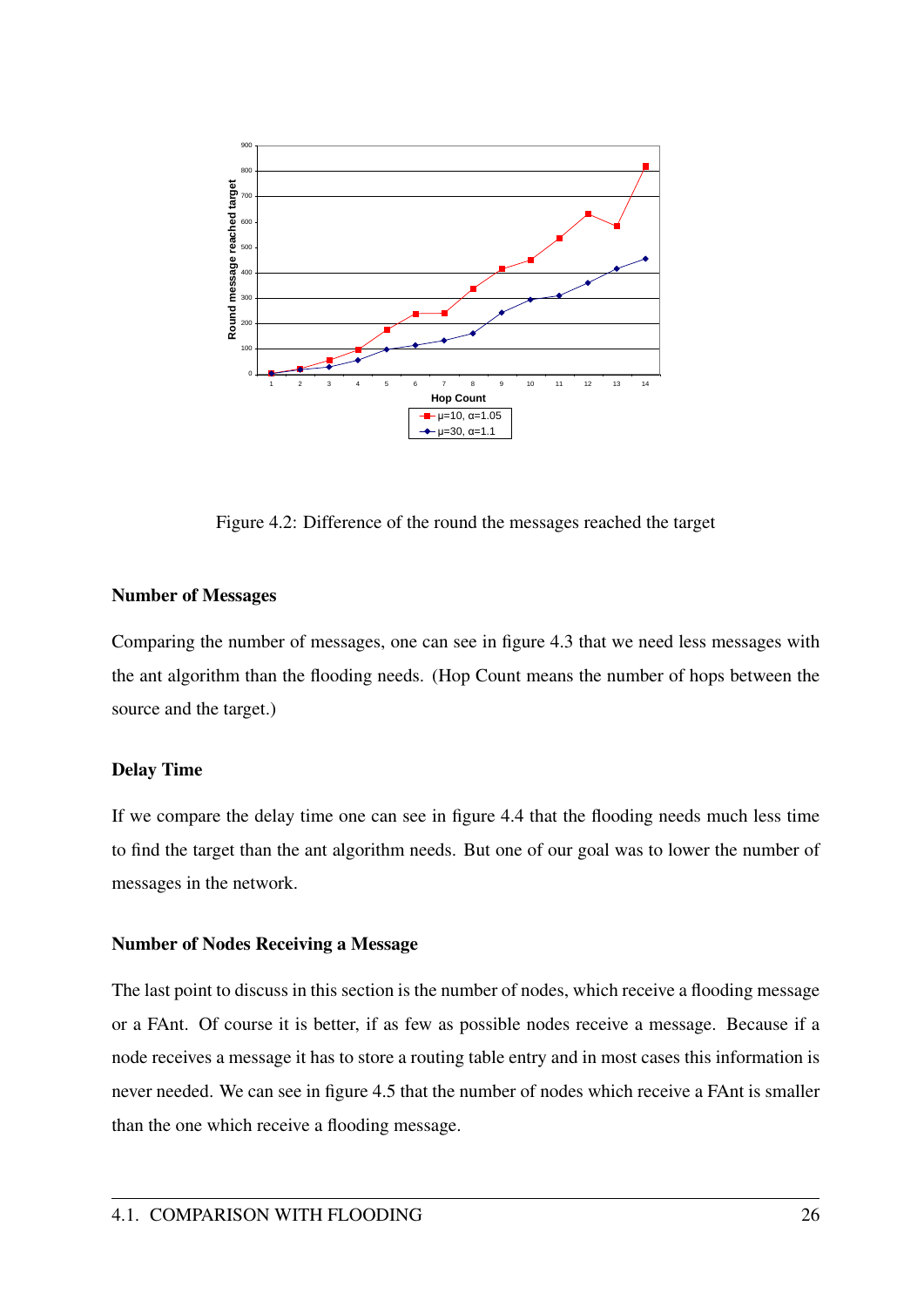

Figure 4.3: Difference of number of messages between ants and floodding



Figure 4.4: Difference of the delay time between ants and flooding

If the source and the target are more than eight hops away from each other, for the flooding algorithm all nodes receive a messages. If there are a lot of connections in one network and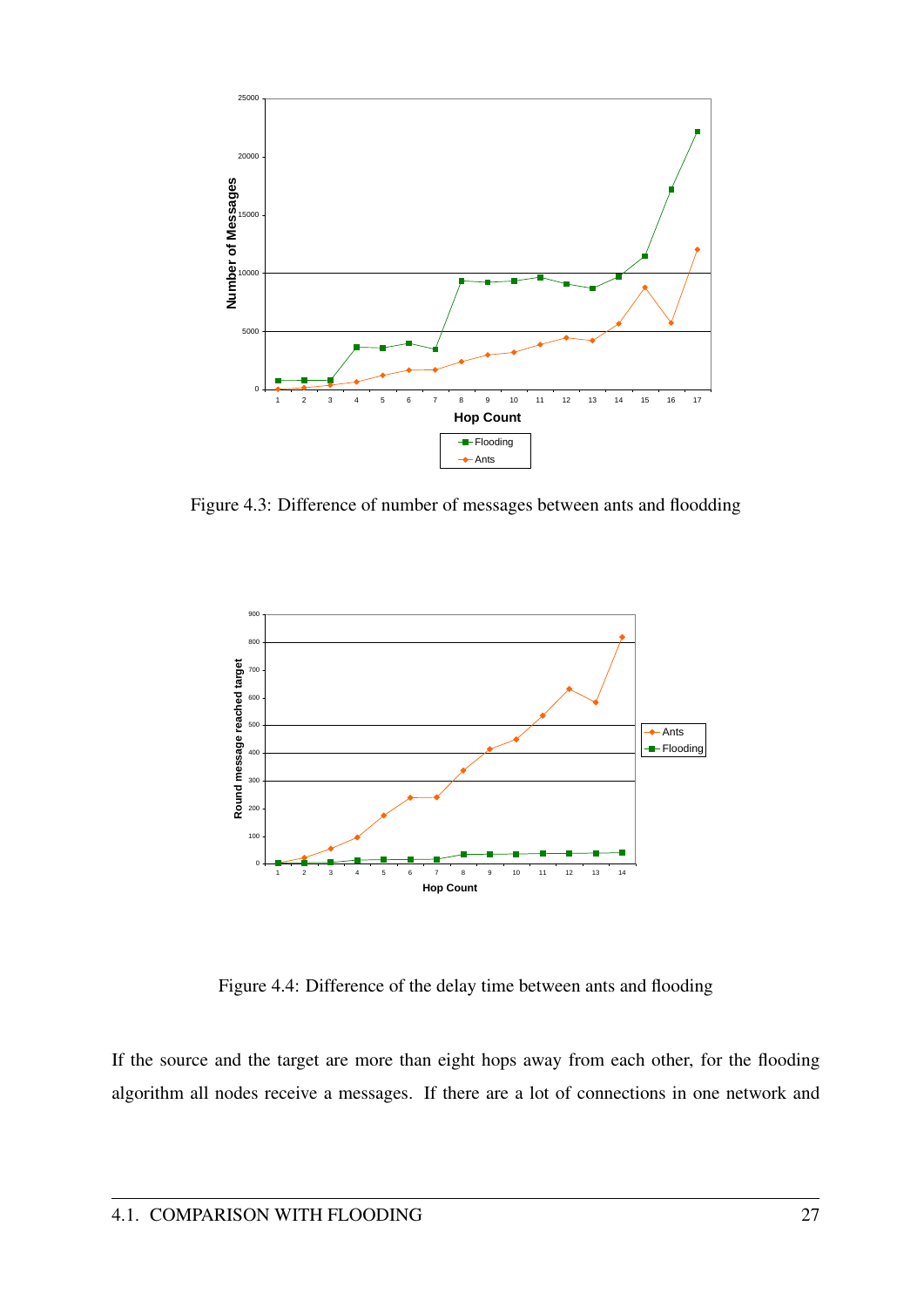

Figure 4.5: the number of nodes visited by route request

nearly all nodes have to store a routing table entry for each connection, as it is for the flooding, the amount a memory increases a lot. With the ant algorithm we see a linear increasing behavior of the number of nodes which received a FAnt.

### 4.1.4 Quality of the found route

Last but not least, we compare the length of the chosen route. I.e. the number hops between the sender and the target. Clearly, our Ant based algorithm produces longer routes than the flooding algorithm, as the flooding algorithm always finds the shortest path. Because the FAnts walk randomly around the network, they are very unlikely to find the optimal route. In figure 4.6 you can see the difference between the hop count in the ant algorithm and the optimal route found with the flooding algorithm.

## 4.2 Route Maintenance

As seen in section 3.2.2 we needed a procedure to deal with mobility. In this section we evaluate the performance of the kind of route maintenance we introduced. To find either the next hop we have not connection to anymore, the after next hop or the target we make a small local flooding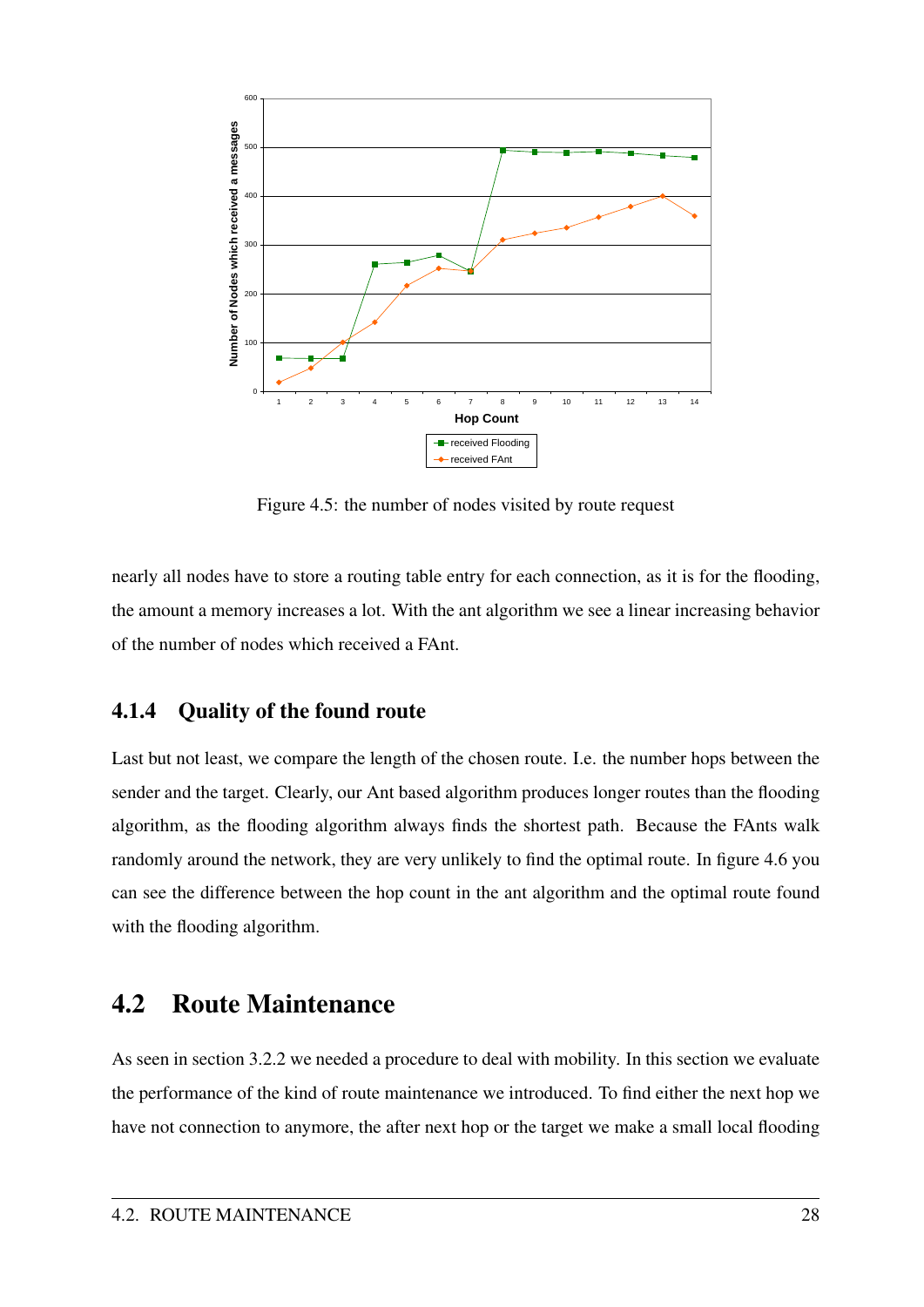

Figure 4.6: Difference to the optimal route

over 3 hops. If the algorithm finds one of these three searched node, the node started the route maintenance sends the message over the path just found. Reaching the found node, the message is send to the next hop for the target (listened in the routing table).

### 4.2.1 Simulations

We give a short overview which different simulation parameters we were using: In the beginning of this chapter we told about the mobility model. We choosed the mean speed value  $\bar{v}$  in the range between 0.01 and 0.2 units and set the variance to  $\sigma = 3 \cdot \overline{v}$ . We had to choose such small mobility because of two reasons:

- Due to the long delay time we have to find the target our algorithm was not able to establish a connection for higher mobility.
- Secondly we got the samples by sending a message from source to target, replying to this message and afterwards again sent out a new one. Due to this setup, we had the problem that long routes (more than 5 or 6 hops) were not stable with higher mobility. Instead of just implementing a stop-and-wait protocol, a streaming environment would allow stable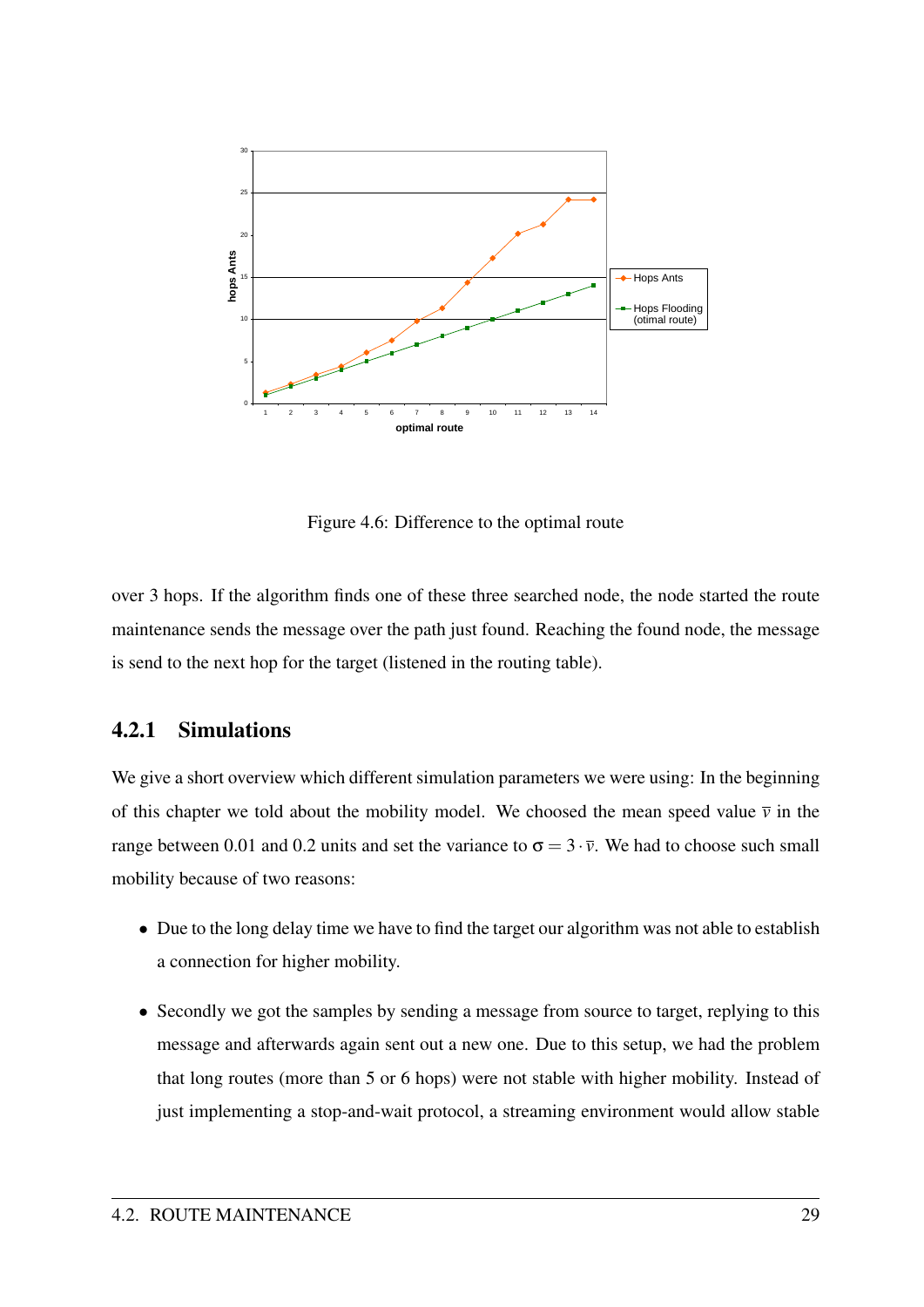routes with higher mobility.

We had to fix a stopping criteria for the simulation. We choosed the following: As message is sending from source to target and vice versa. If 100 messages are sent we stop the connection and start a new one.

#### Number of Failed Route Maintenance

First we have a look at the percentage of failure. We are interested how many times the route maintenance failed over the whole number of route maintenance done. The graphic 4.7 shows



Figure 4.7: percentage of failed route maintenance

that the percentage of the failed route maintenance is, considered over the whole range of node speeds simulated, going down. A reason why this could be is, that because of the mobility the next node moved away, but the after next hop moved nearer. With higher moblitiy this is more probable. Of course with higher mobility when the next hop and the after next hop have moved a larger distance in the same environment as used here the number of route maintenance is increasing again. But in such a case one could think of changing the parameters. For example one could think of increasing the flooding distance. Of course this is not possible without any consequences: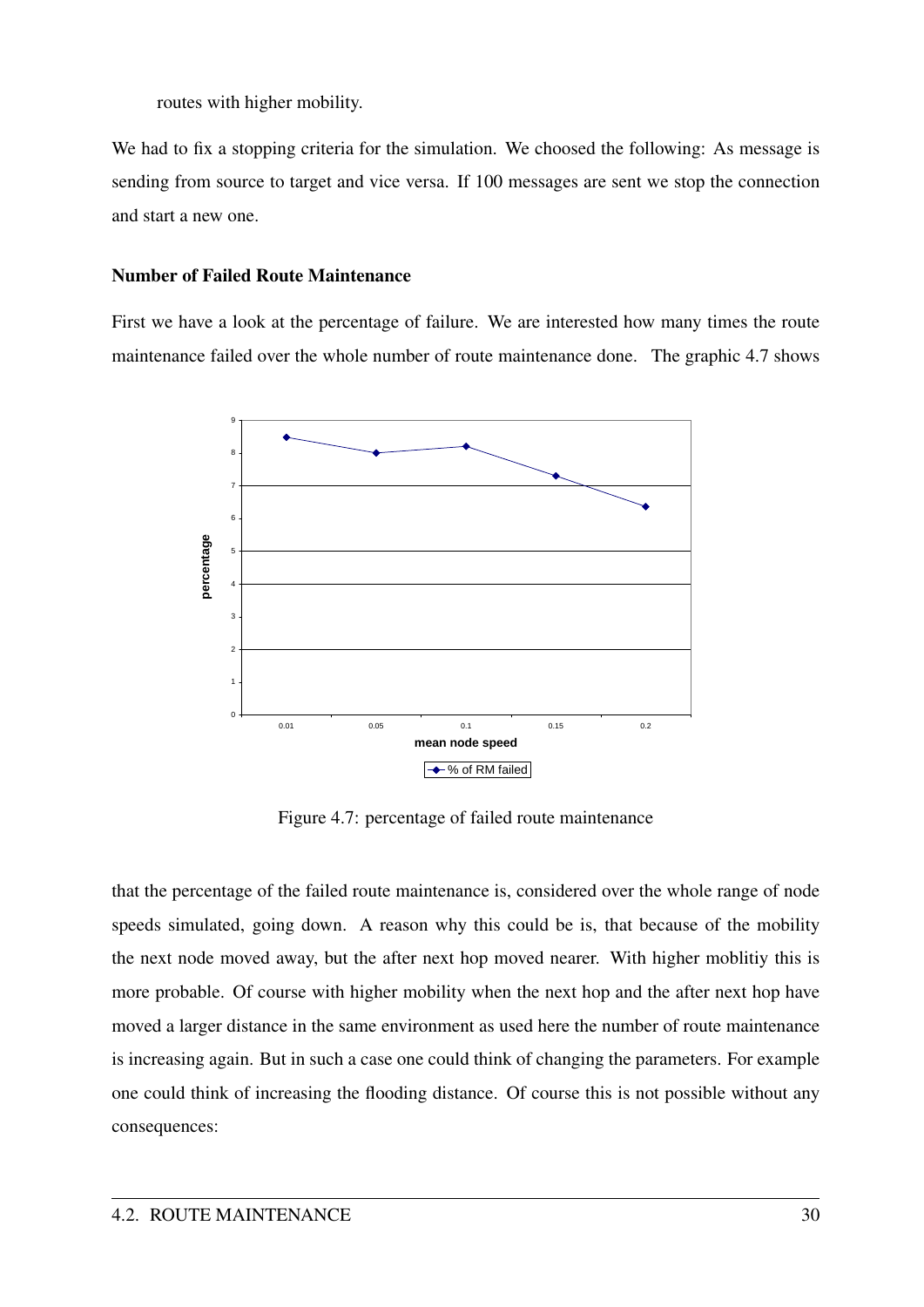- The number of messages for a route maintenance will increase.
- Secondly there will be a different behavior in the changing of hop counts (statistics for this environment you can find later in this section). Larger difference between two measurements will be a consequence.

#### Number of Route Maintenance

The graphic 4.7 in section 4.2.1 shows that the procedure of route maintenance has a slightly higher chance to succeed. Nevertheless, embedded in the whole algorithm, this looks a bit different. In the following table you find a overview over a few statistics.

| $\overline{\nu}$ | $f_{BAnt}$ | $\overline{r}$ | $n_{OK}$ |
|------------------|------------|----------------|----------|
| 0.01             | 19         | 60.633         | 41%      |
| 0.05             | 52         | 33.284         | 13%      |
| 0.1              | 59         | 22.622         | 7%       |
| 0.15             | 84         | 17.6711        | 5%       |
| 0.2              | 101        | 13.704         | 3%       |

 $\bar{v}$  is the mean node speed,  $f_{\text{BAnt}}$  is the number of failed BAnt,  $\bar{r}$  is the mean number of times a message reaches its target before the connections breaks up. At last we have *nOK*. The best thing to understand what this number stands for is if you remember the setup for the simulation we have chosen: We said, that we stop our simulation if 100 messages were sent along the path.  $n_{OK}$  is therefore percentage of the number of samples in which 100 message where sent.

Just a few comments about the data. As you can see in the table, with higher mobility the number of BAnts that fail goes up, the number of messages that reach the target before the connections breaks up goes down. Imagine a message is sent from its source to its target. This message may take some route maintenance on its way. Figure 4.8 gives the statistics about the number of route maintenace a given message is performing until it reaches its target.

#### Changing of the Hopcounts

As last we like to discuss how the number of hops the message has to take changes over time. As we had not got that much samples and the mean number of the times a messages reaches its target was not too high we built up two diagrams. Figure 4.9 and 4.10 show how the length of the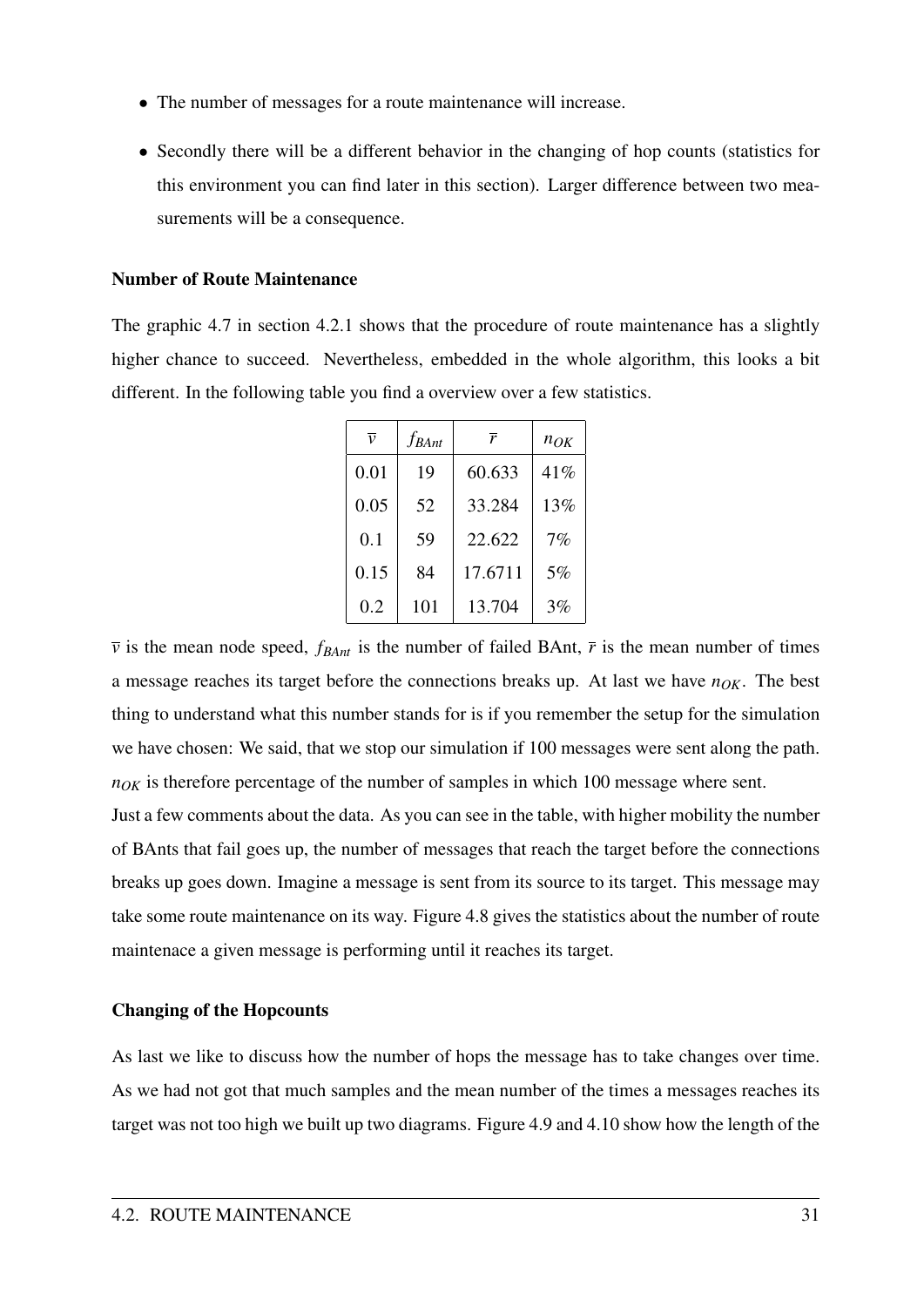

Figure 4.8: numbers of route maintenance needed depending on the underlying node speed

route changes over time. Each time a message reaches its target a sample of the number of node it traversed (hop count) is taken. In figure 4.9 this is done for each node speed until 20 messages are sent over the route. You may wonder why there is a gap between the different node speeds. Again this is because of the chosen setup. In the beginning of section 4.2.1 we discussed the fact that for higher mobility longer routes are less stable. Exactly this fact is illustrated by the gap. For the higher mobilities the longer route were not enough stable to deliver 20 sample to the simulation. The mean number of times a message reaches its target is decreasing with higher mobility (as seen a bit earlier in this section). This fact forced us for longer time periods only draw the statistics for small velocities. The number of hops is increasing over time but as you can see in figure 4.10 it seems that increasing rate becomes smaller over time. This has its background in the chosen procedure. The locality of the route maintenace procedure is responsible for this fact. Because we only search locally for the next hop or the after next hop, when the route length increases the probability of finding the after next hop increases as well. If a after next hop is found in most of the cases the route length is not increased or even decreased (if the after next hop has become neighbor to the node starting the route maintenance).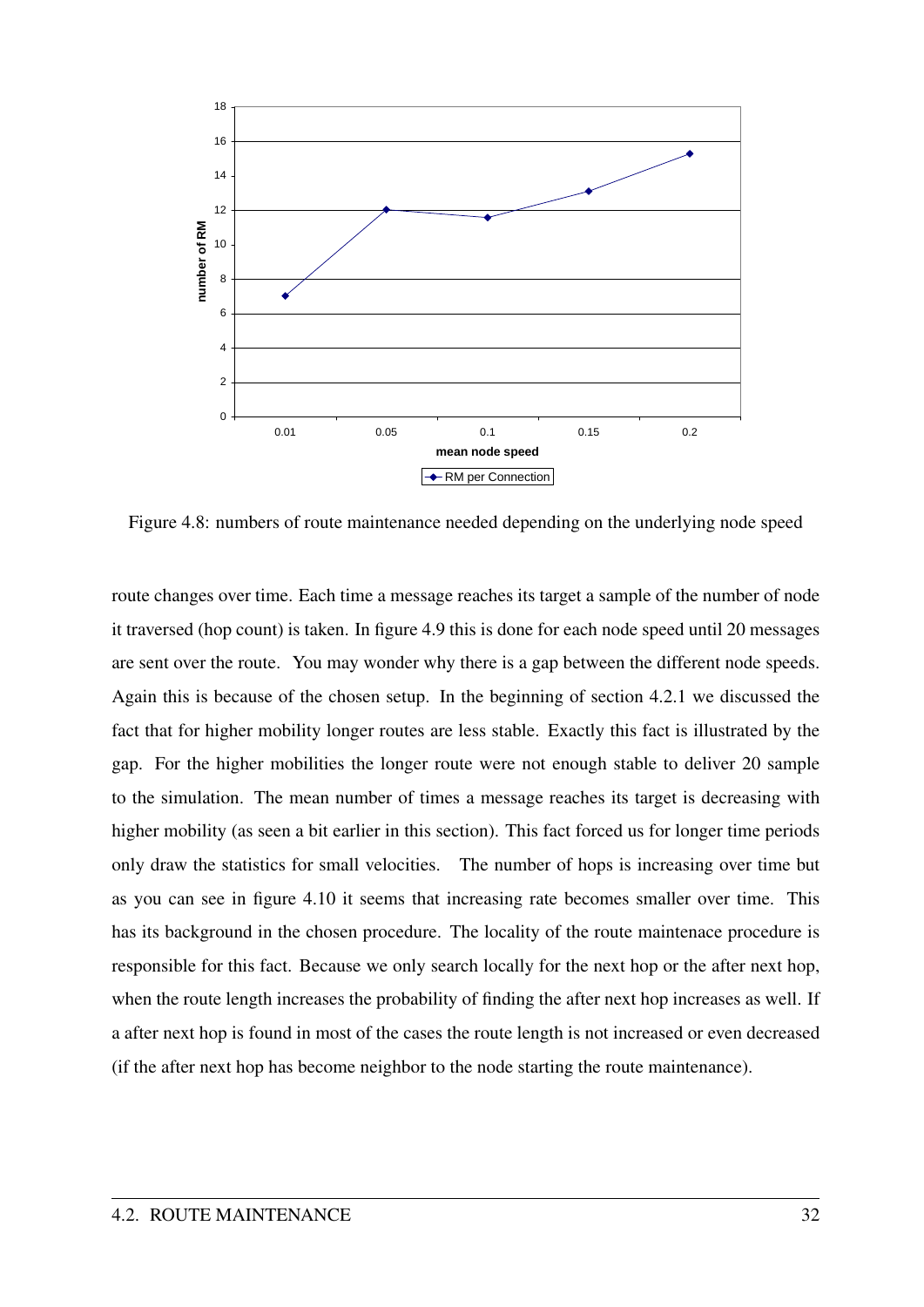

Figure 4.9: number of hops of the route



Figure 4.10: number of hops of the route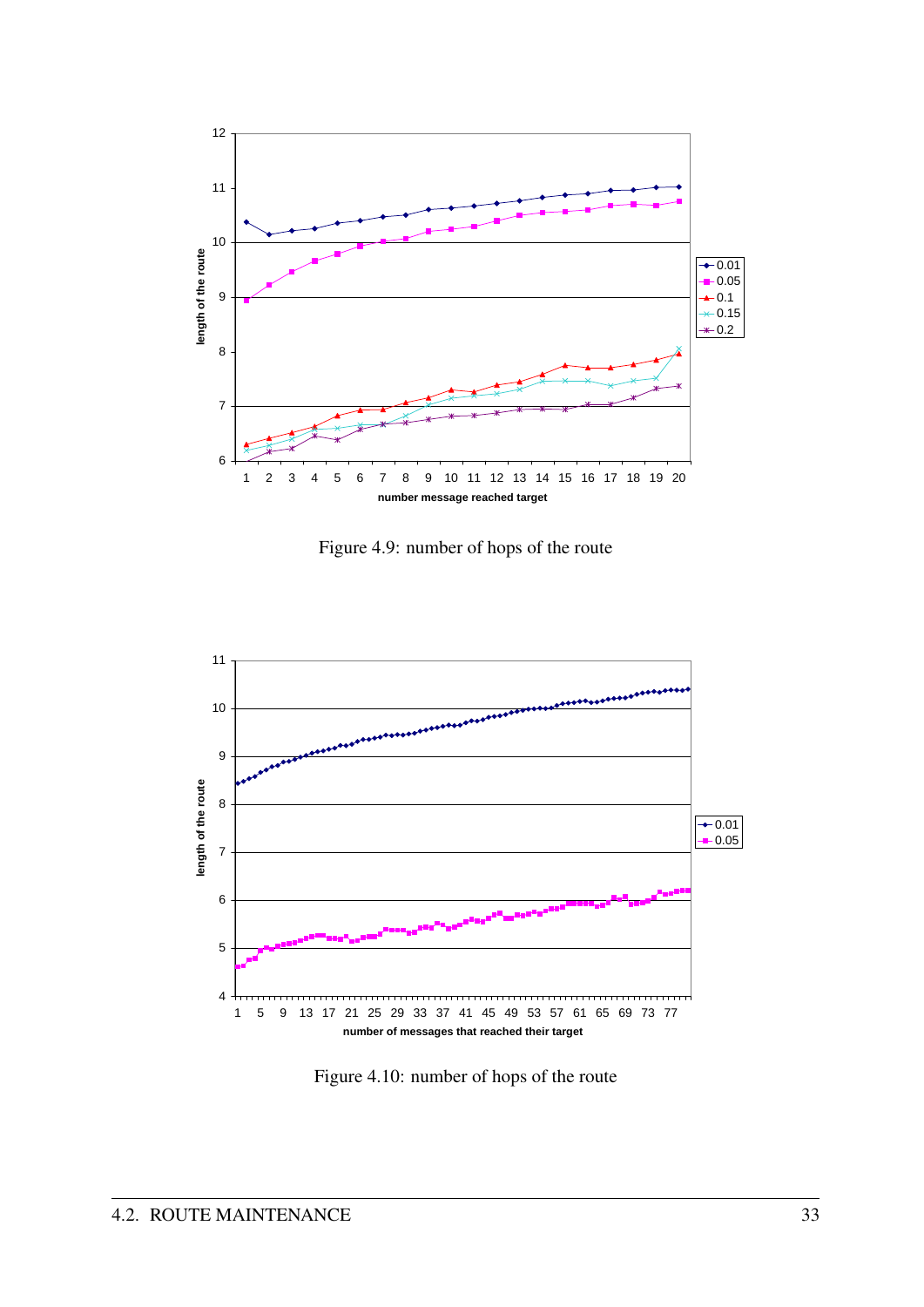# Chapter 5

# Summary and Conclusions

In this section we summerize the Ant Algorithm and some conclusions out of the simulation.

## 5.1 The ant algorithm

The algorithm sends out FAnts in predefined exponentially increasing periods. These FAnts randomly walk around the network. Each time they reach a node, they write a routing table entry. A routing table entry contains a triple for a target: the target, the next hop and the after next hop. If a FAnts writes a routing table entry the entry is for the source of the FAnt, the next hop is the last hop the FAnt took and the after next hop is the second last hop the FAnt took. If a FAnt reaches the target a BAnt is sent back over the route the FAnts walked. The BAnt also writes at each node the routing table entry for its source (the target of the connection). When the BAnt returnes back to the source, the connection is fully defined in both directions. The source can start sending data packets. In each node the data packets updates the routing table. To be forwarded it has to read out the next hop in the routing table. If this node is not found anymore, because the node has moved away, a mechanism called route maintenance is started. The route maintenance starts a local flooding over 3 hops to find the next hop, the after next hop or the target.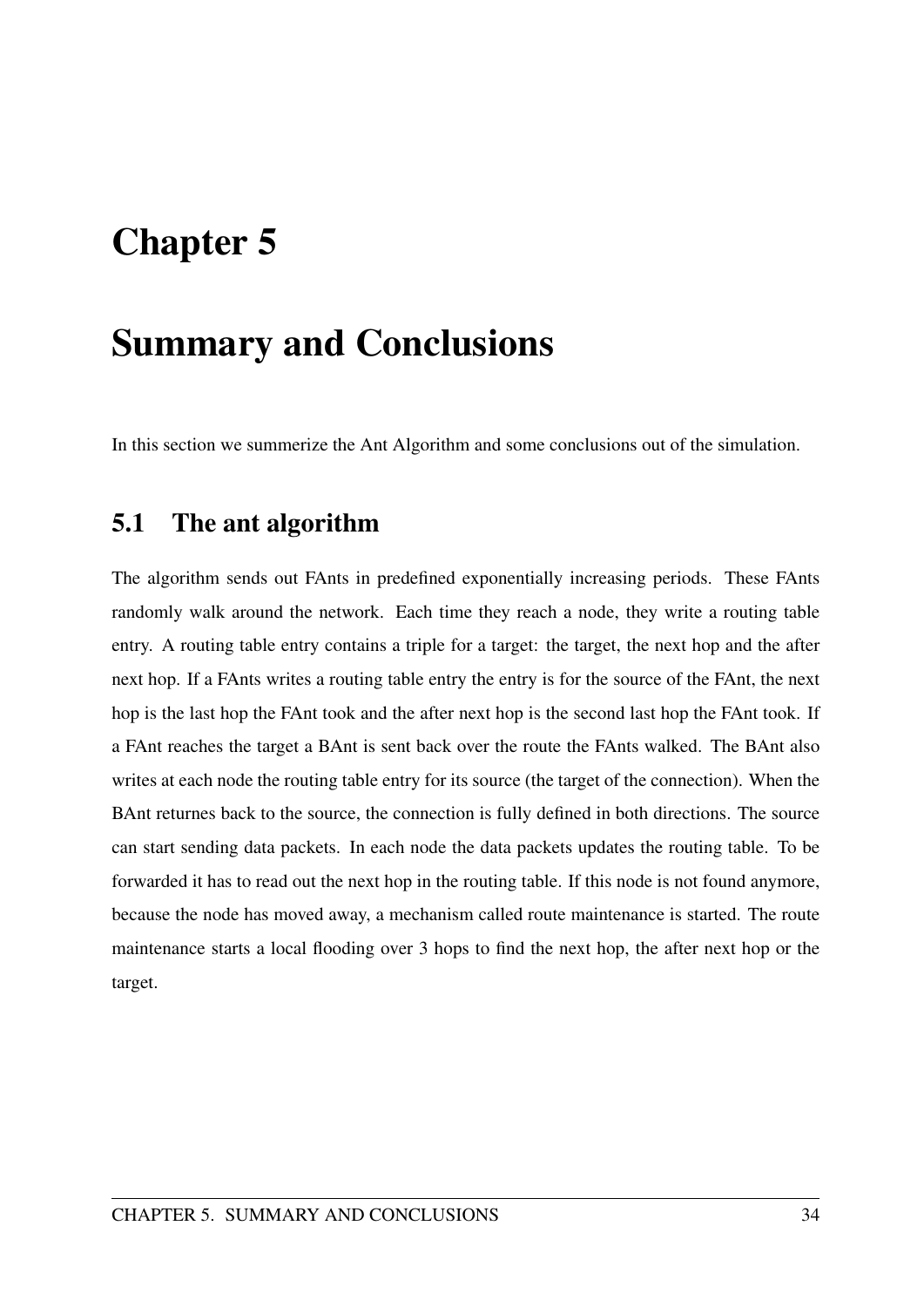## 5.2 Simulation results

We made some static simulation to compare the ant algorithm with the basic flooding algorithm. We showed in the simulation that for 500 nodes the total number of messages sent until the target is found is smaller with the ant algorithm. On the other hand one disadvantage is, that the delay time from the source starting searching the target until the target is found is higher than with flooding.

To indentify the qualitiy of the route maintenance we simulated in a dynamic network. We found that the number of failed route maintenace in a sparse graph is decreasing with higher mobility. In a streaming invironment also long route should become stable with the developed and last but not least the route maintenance procedure only slightly increases the hop counts over time.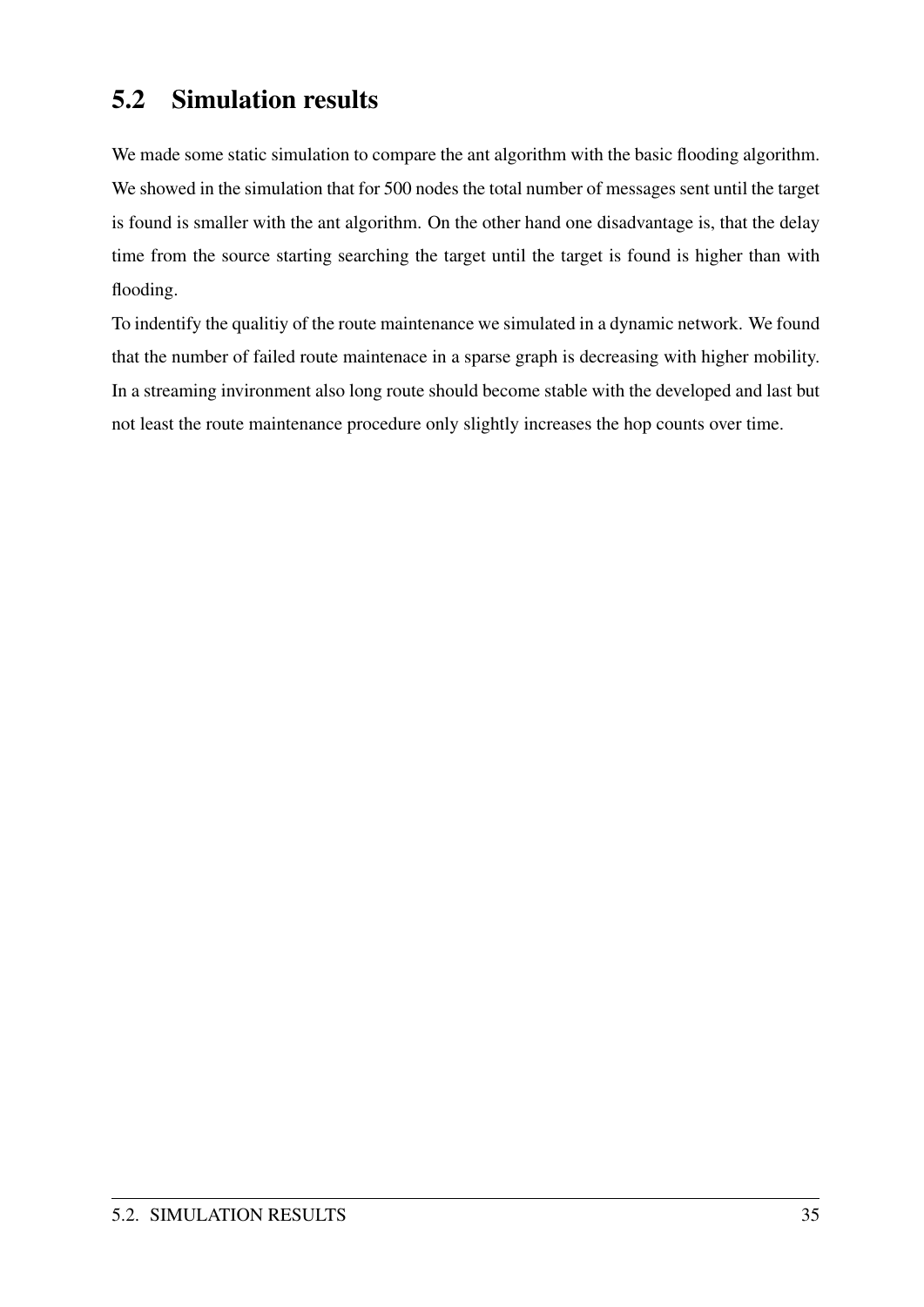# Chapter 6

## Future Works

In this last section we summarize some interesting aspects which should be discussed as well. Due to time constraints we are not able to do that all.

## 6.1 Ant parameters

One point are the ant parameters, especially  $\mu$  the number of ants sent out at the beginning and the factor  $\alpha$ ,  $\mu$  is multiplied each time a new sequence of FAnts is sent out. As mentioned in the discussion section 4.1.2 we simulate with two different parameter sets. The difference between these two were, related to the total number of messages until the connection is established, quite big. That is why we think there must be better paramters as we found them. More investigations should be made to find an optimum.

Indeed it is also possible to change the start TTL. The FAnts in our simulation had a start TTL of 4 and we increased the TTL exponentially, multiply it each time with 2. It is possible to change this factor or make it variable. If the FAnts in general live longer, the factor is bigger, it is likely that delay time gets smaller, but the total number of messages could be bigger. The same way it hold in the other side, if the factor is smaller, with bigger delay time and smaller total number of messages. The same problem as above, the difficulty supposed to be in finding the optimum.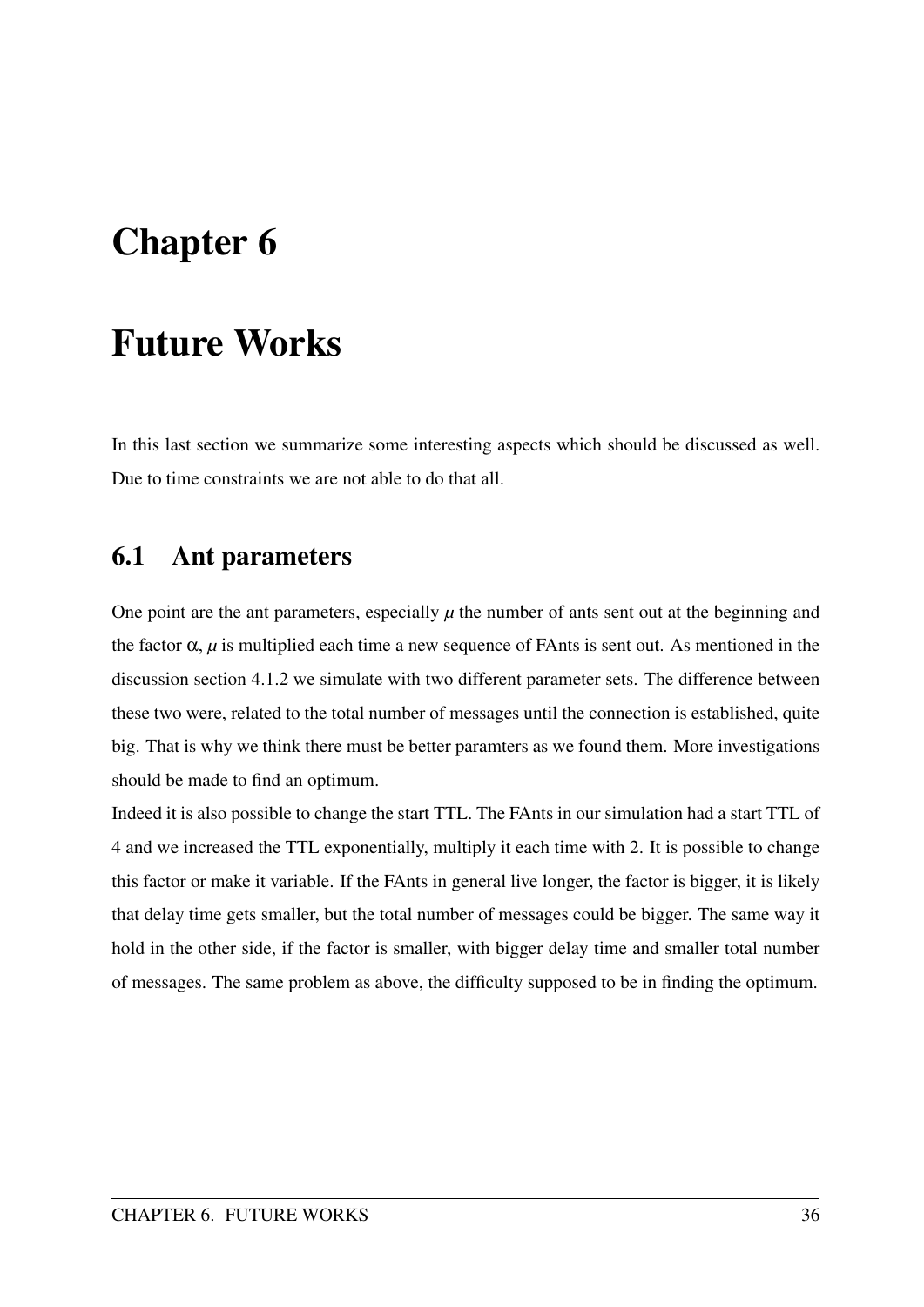## 6.2 Route Maintenance

As discussed in section 3.2.2 with mobility there is always a possibility that a loop cannot be prevented. Therefore further investigations could and should be taken in this field. So questions like: "How can a message recognise that it is making a loop all the time?" and "Is there a possibility to break out of this loop and get back on the old route?" are key questions.

Further on the Route Maintenance procedure should be implemented in a streaming environment and there be tested for its behavior. This scenario should significantly improve the behavior of the developed procedure.